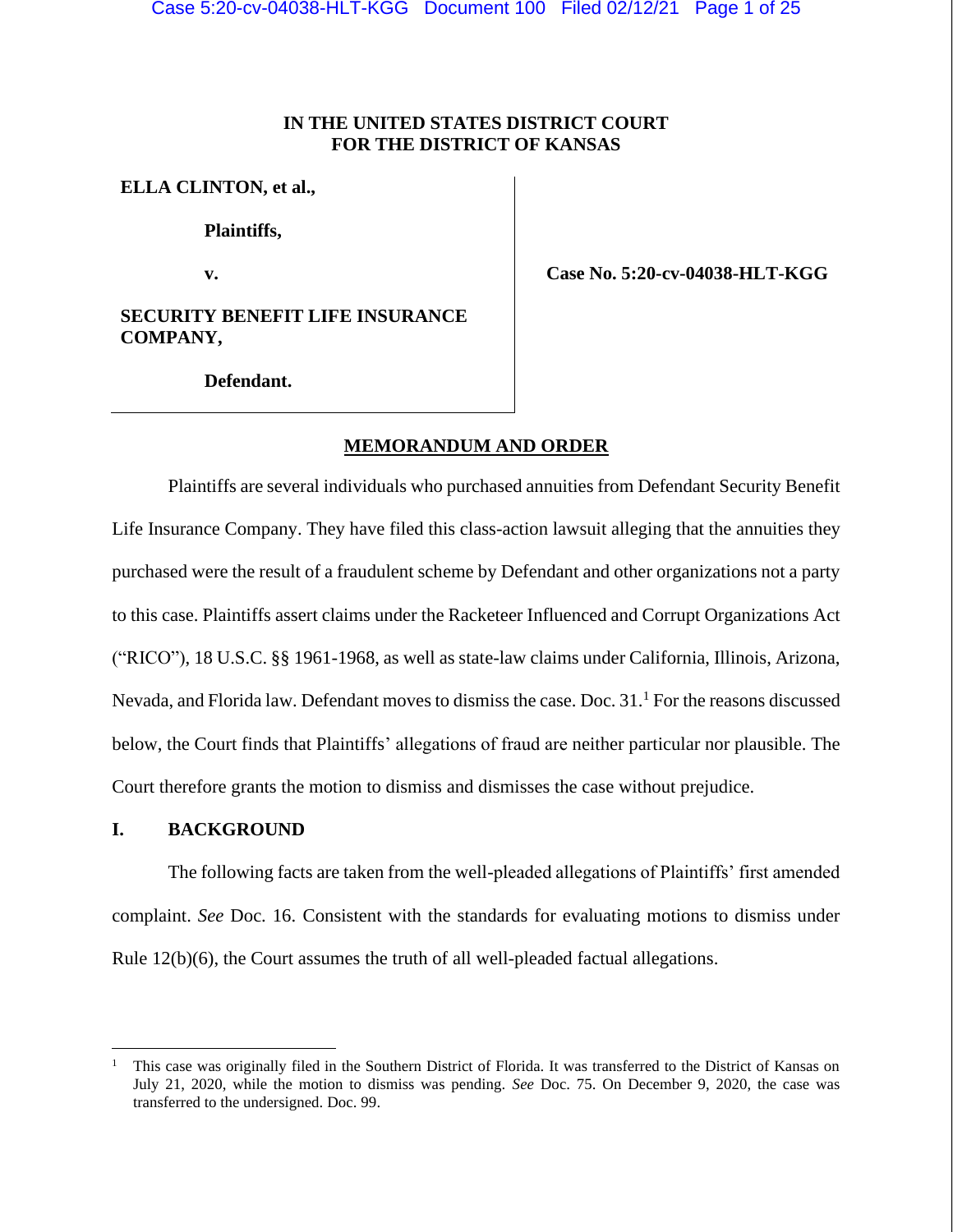### Case 5:20-cv-04038-HLT-KGG Document 100 Filed 02/12/21 Page 2 of 25

Both parties have also asked the Court to take judicial notice of various documents that are either appropriate for judicial notice or referenced or quoted in the first amended complaint. *See* Doc. 30; Doc. 49. Both requests are unopposed. *See* Doc. 49 at 1-2. Accordingly, the Court grants these motions and has considered these documents. *See Hodgson v. Farmington City*, 675 F. App'x 838, 840-41 (10th Cir. 2017) ("[F]acts subject to judicial notice may be considered in a Rule 12(b)(6) motion without converting the motion to dismiss into a motion for summary judgment." (internal quotations omitted)); *Ice Corp. v. Hamilton Sundstrand Inc.*, 444 F. Supp. 2d 1165, 1169 n.8 (D. Kan. 2006) ("A document referred to in the complaint and central to the plaintiff's claim may be considered in a motion to dismiss if the defendant submits an indisputably authentic copy, even though the document is not incorporated by reference or attached to the complaint."). To the extent any judicially noticed documents contradict facts alleged in the first amended complaint, the Court does not accept those allegations as well-pleaded or as true. *See GFF Corp. v. Associated Wholesale Grocers, Inc.*, 130 F.3d 1381, 1385 (10th Cir. 1997) (noting that "factual allegations that contradict such a properly considered document are not well-pleaded facts that the court must accept as true").

#### **A. Equity-Indexed Annuities**

This case is about a specific type of annuity issued by Defendant, a life-insurance company. Deferred annuities are contracts between the annuity holder and an insurance company. The holder purchases the annuity with an up-front payment, which is deposited into an account and invested for a certain number of years. During this deferral period, earnings grow tax-deferred on the premium payment.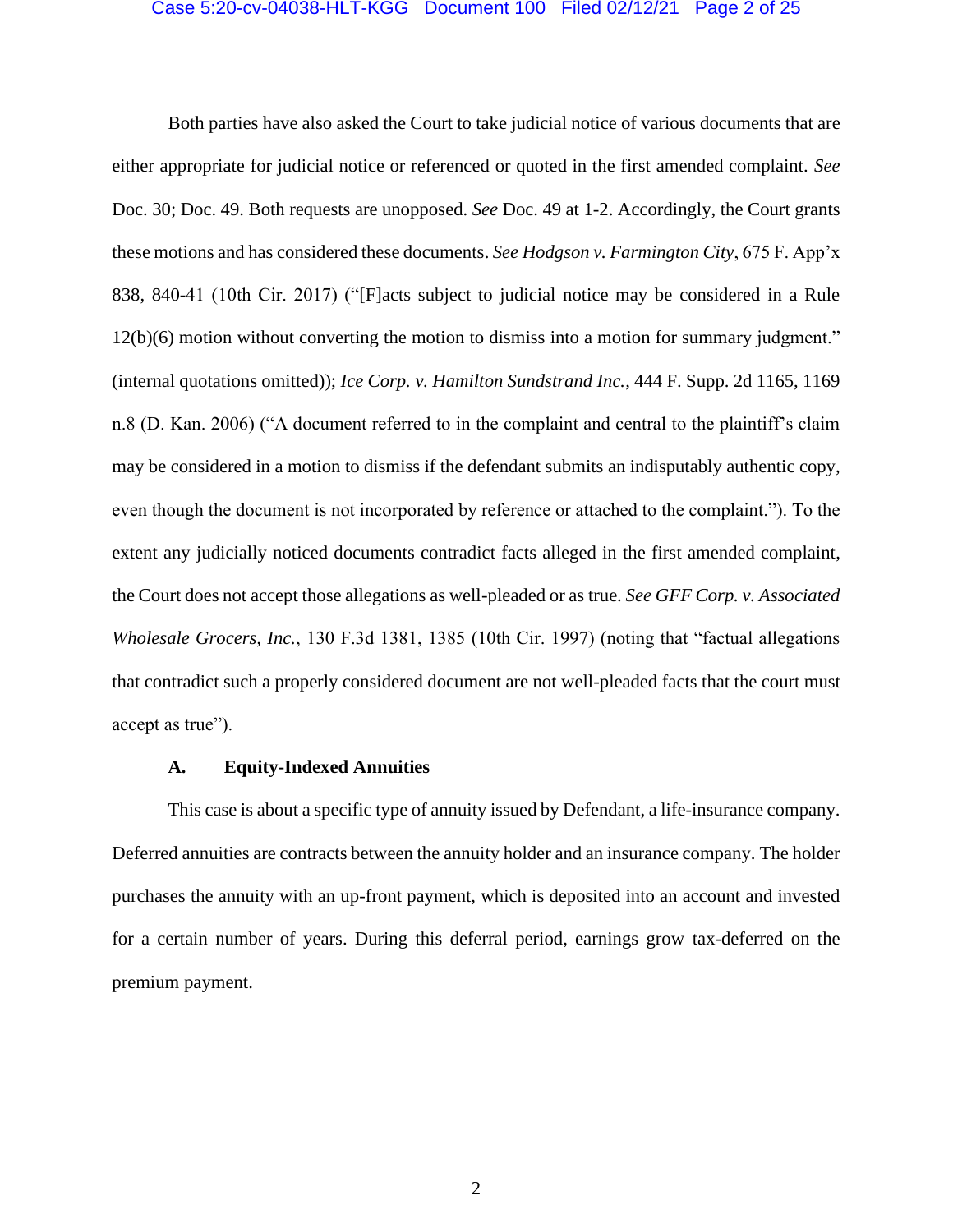### Case 5:20-cv-04038-HLT-KGG Document 100 Filed 02/12/21 Page 3 of 25

For equity-indexed annuities, $2$  the premium can be allocated among several different crediting options, depending on the annuity holder's risk tolerance. It can be linked to an index tied to the prices of stocks, bonds, commodities, or other assets. Deferred annuities are long-term investments, meaning that premiums can be locked up for years. Thus, the investment option for that period can be a crucial investment decision.

Annuities linked to stock market indexes, like the S&P 500, typically come with caps. This means that the interest credited to the annuity account is capped at a certain percent no matter how much the index grows. These annuities can also carry a participation rate. This limits the annuity holder's "participation" in an index's performance. For example, if the participation rate is 70%, and the index increases 10%, the annuity account is only credited with 70% of that increase, or 7%. Thus, cap levels and participation rates are important features of an annuity. The higher the cap level and participation rate, the more the annuity can earn from the growth of the index.

Insurance companies issuing equity-indexed annuities do not actually purchase positions in the indexes. Rather, they develop options budgets and acquire options to hedge their obligations to credit the accounts linked to the equity-indexed annuities. The cost of these options is tied to the volatility of the index, which subsequently determines the cap level and participation rate offered. An index with a lower volatility carries lower option costs and allows an insurance company to offer higher caps and higher participation rates.

### **B. Defendant's Annuity Products**

In 2010, a private-equity firm acquired Defendant. Shortly thereafter, Defendant began developing and marketing a series of equity-indexed annuities. Many of these annuities came with

<sup>2</sup> The Court uses the phrase "equity-indexed annuities" here because that is the term used by the first amended complaint. Defendant's briefing and some of the underlying documents use the phrase "fixed index annuity." These appear to refer to the same thing. *See Ogles v. Security Benefit Life Ins. Co.*, 401 F. Supp. 3d 1210, 1213 (D. Kan. 2019) (addressing same annuity product).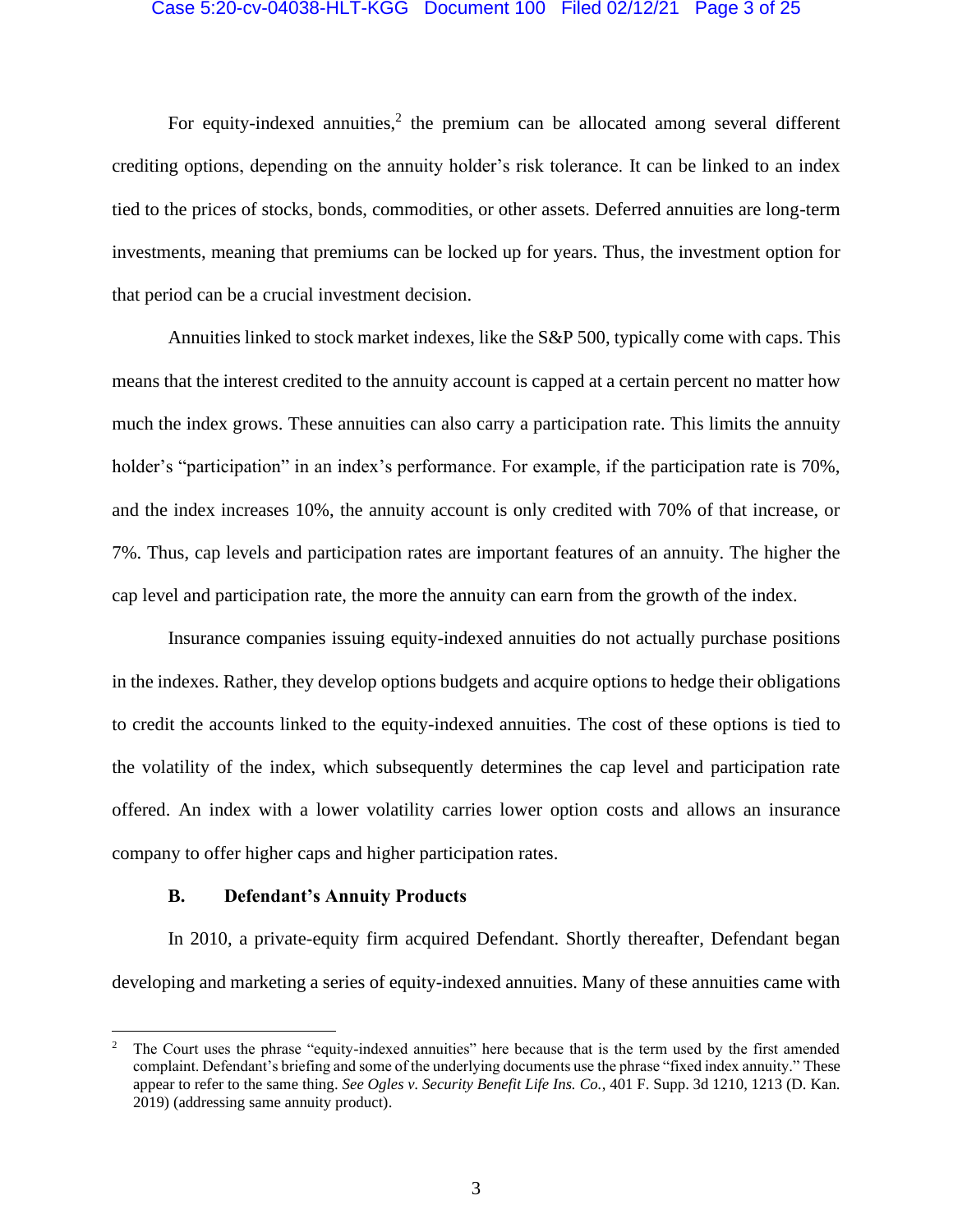## Case 5:20-cv-04038-HLT-KGG Document 100 Filed 02/12/21 Page 4 of 25

the option to be linked to certain proprietary indexes that claimed to protect annuity holders from market volatility. Defendant developed these products with independent marketing organizations and insurance-product design firms. Defendant first developed the Secure Income Annuity in 2011. In 2012, Defendant introduced the Total Value Annuity. Although these are distinct products, for purposes of this order the distinction is not significant, and the Court will generally refer to them as the "equity-indexed annuities" or "annuities" unless otherwise specified.

Both annuities are marketed and sold as retirement or investment vehicles. Both came with the option to select a Guaranteed Lifetime Withdrawal Benefit Rider ("GLWB Income Rider"), which provided an option for lifetime annual income during retirement. The charge for the rider was deducted each year from the annuity's account value. The annuities also contained a provision assessing an annual spread, which is a percentage amount deducted from the change in the applicable index. The annuities also included an initial participation rate, as well as a cap that applied to whatever portion of the annuity linked to the S&P 500. The annuities also paid a bonus to the annuity holder, which could be recaptured if the annuity was surrendered or a certain amount of withdrawals were made in the first 10 years.

At issue in this case are three indexes that were crediting options for these annuities. The first is the 5 Year Annuity Linked TV Index ("ALTV Index") for the Total Value Annuity. The ALTV Index is tied to the Trader Vic Index, with an added volatility overlay to reduce anticipated volatility. Annuities linked to the ALTV Index only credited interest at the end of a five-year period. Reallocation to a different index during this five-year period was prohibited. The second is the Morgan Stanley Dynamic Allocation Index Account ("MSDA Index") for the Secure Income Annuity. The third is the BNP Paribas High Dividend Plus Annual Point to Point Index Account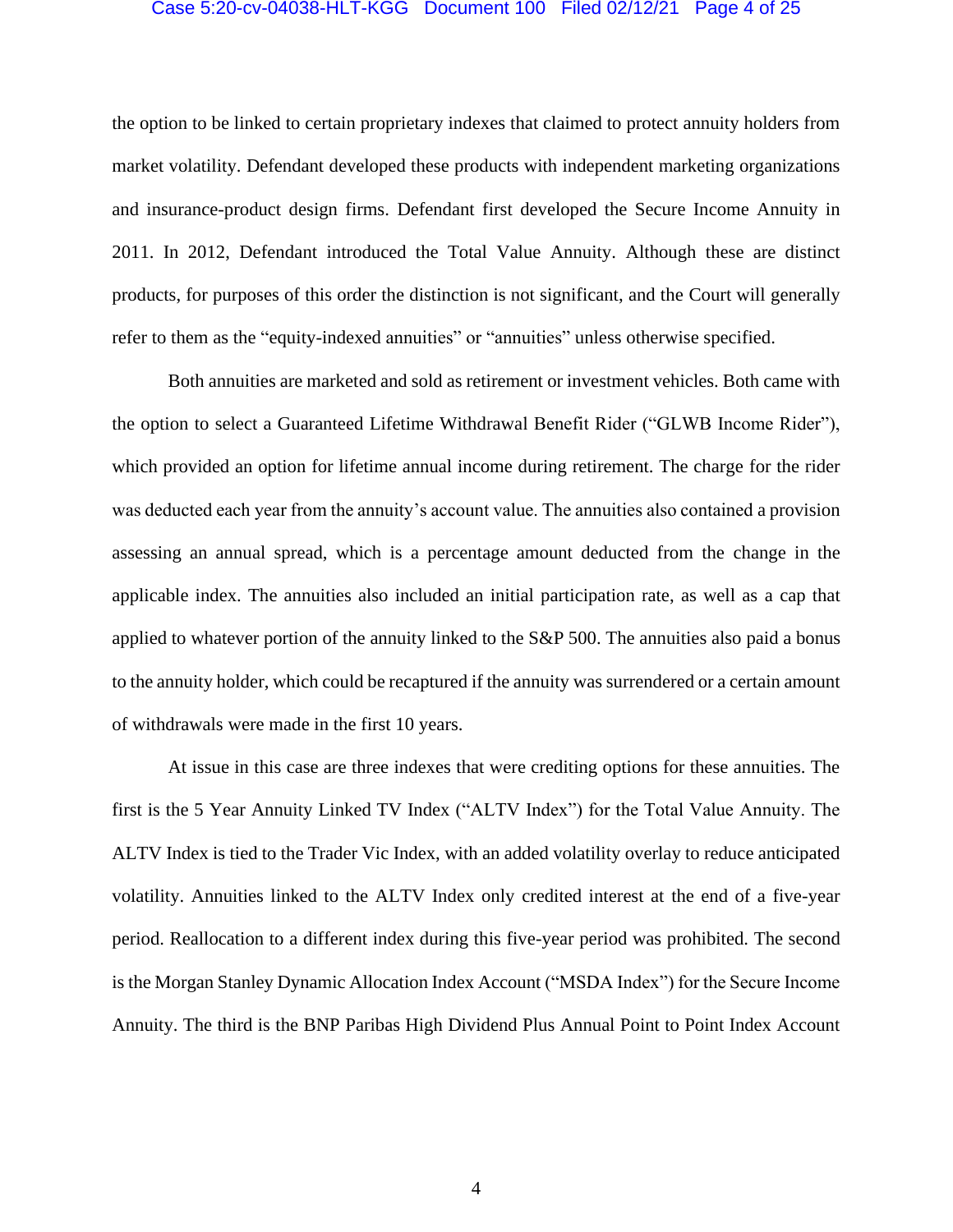## Case 5:20-cv-04038-HLT-KGG Document 100 Filed 02/12/21 Page 5 of 25

("BPHD Index") for the Total Value Annuity. The BPHD Index was composed of high-dividend stocks chosen though a "rules-based" strategy.

Plaintiffs allege that Defendant knew these indexes would generate "near-zero" returns. Plaintiffs also allege that Defendant presented annuities linked to these indexes as "uncapped" and with 100% participation, when in fact the annuities were more economically equivalent to traditional annuities with caps and lower participation rates.

## **C. Hypothetical Illustrations**

To induce sales of these annuities, Defendant prepared and disseminated hypothetical illustrations and marketing materials. The hypothetical illustrations depicted projected future account values based on historical performances of the given index. To project future returns, Defendant relied on "backcasting." This involves relying on a historical period of performance to project potential future returns. In the case of the indexes at issue here, these time periods were for years that the indexes did not actually exist because they were only recently developed by Defendant and others. In other words, the hypothetical illustrations created projected future returns based on simulated historical performance, not actual. Plaintiffs allege the time periods used in these backcasted hypothetical illustrations were "cherry-picked . . . to correspond with years when the index asset components exhibited non-representative gains." They claim that these "selectively engineered backcasting techniques" were misleading and misrepresented expected future performance. Plaintiffs allege that insurance groups have "recognized the potentially misleading nature" of backcasting. They cite a bulletin from the Iowa Insurance Commissioner stating that use of "hypothetical performance charts [are] misleading if they, directly, or indirectly through subsequent representations by producers, are used to project future performance and contribute to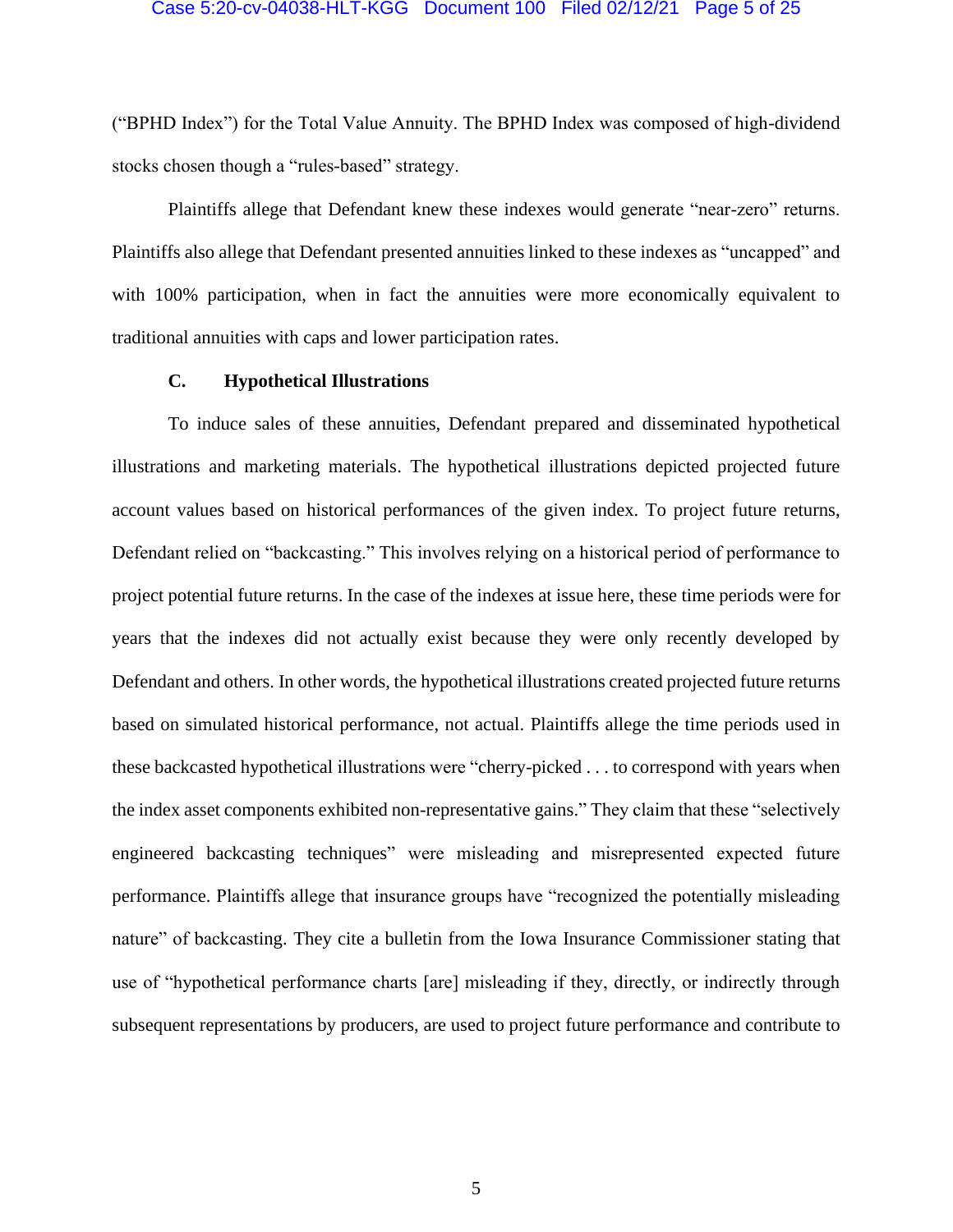#### Case 5:20-cv-04038-HLT-KGG Document 100 Filed 02/12/21 Page 6 of 25

inflated consumer expectations." They also cite statements by certain insurance companies that "the hypothetical look back approach . . . if used improperly, could be misleading to purchasers."

Similarly, marketing materials like brochures compared the hypothetical performance of the indexes to other more traditional crediting options like the S&P 500, Dow Jones, and NASDAQ. These illustrations also suggested that annuities linked to the indexes would perform better returns than those linked to more traditional crediting options. Despite the projected performance in these hypothetical illustrations, Plaintiffs' actual annuities did not see any returns like those projected.

## **D. Statements of Understanding**

As part of each annuity sale, the selling agent and purchaser (annuity holder) signed a Statement of Understanding ("SOU"). The SOU described the nature, attributes, and operation of the crediting options available. Plaintiffs contend that the SOUs contained misleading information and failed to disclose material facts.

#### **1. Volatility Overlays**

Each of the indexes has a volatility overlay. Plaintiffs claim the SOU falsely states that "[t]he volatility control overlay reduces the impact of a fall in price, as well as increases in the price of the [index]." They say this is false because it "misleadingly suggests that the volatility control overlay has a symmetrical impact on performance," when in reality the annuities have a 0% floor on the credited interest rate (meaning the interest rate never goes negative and an annuity holder always preserves their initial investment). Thus, any protection offered by the volatility overlay when values fall is less significant because the interest rate will never drop below 0%.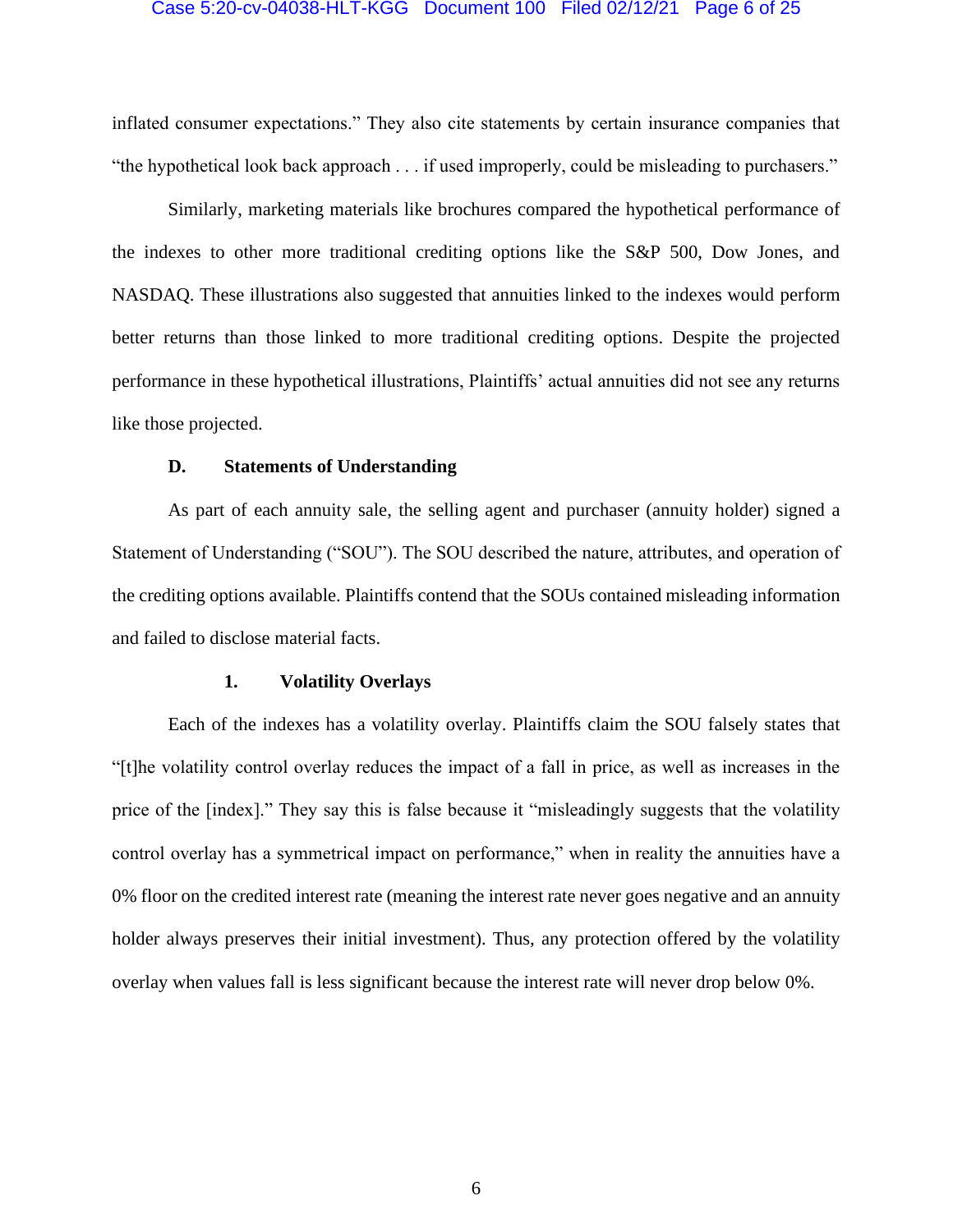## **2. Allocation of Assets**

Plaintiffs also claim the SOUs fail to adequately disclose the allocation of assets and asset classes within each index. For the ALTV Index, Plaintiffs claim that the SOU only says it is tied to futures contracts on physical commodities, global currencies, and interest rates. But it fails to disclose that these the commodities and currencies have a "near-zero return" rate. For the MSDA Index, Plaintiffs acknowledge that the SOU discloses four asset classes: equities, bonds, shortterm treasuries, and alternatives. But it fails to disclose that equities make up only 15% of the allocations, and that the rest of the classes have expected returns of near zero. For the BPHD Index, Plaintiffs claims that the asset classes were not disclosed.

# **E. Plaintiffs' Annuity Purchases**

There are nine Plaintiffs. Each purchased at least one annuity and linked it, at least in part, to either the ALTV Index, the MSDA Index, or the BPHD Index.

Plaintiff Ella Clinton purchased five Total Value Annuities in Florida in 2015 for a total of \$500,000 and allocated 100% of the account value to the BPHD Index. After an initial two-year period, Plaintiff Clinton's account was credited with 0% interest. She ultimately reallocated 75% into a different index before surrendering all five annuities.

Plaintiff William Carrick purchased a Total Value Annuity in Florida in 2014 for \$1,051,049.97 and allocated 50% of its account value to the ALTV Index. After the five-year period, the portion attributable to the ALTV Index was credited with 0% interest.

Plaintiff Howard Rosen purchased a Secure Income Annuity in California in 2014 for \$53,475.64. He allocated 75% of his account value to the MSDA Index. After a two-year term, he was credited with 0% interest. During a subsequent two-year period, the portion of the account linked to the MSDA Index was credited with 1.68% interest.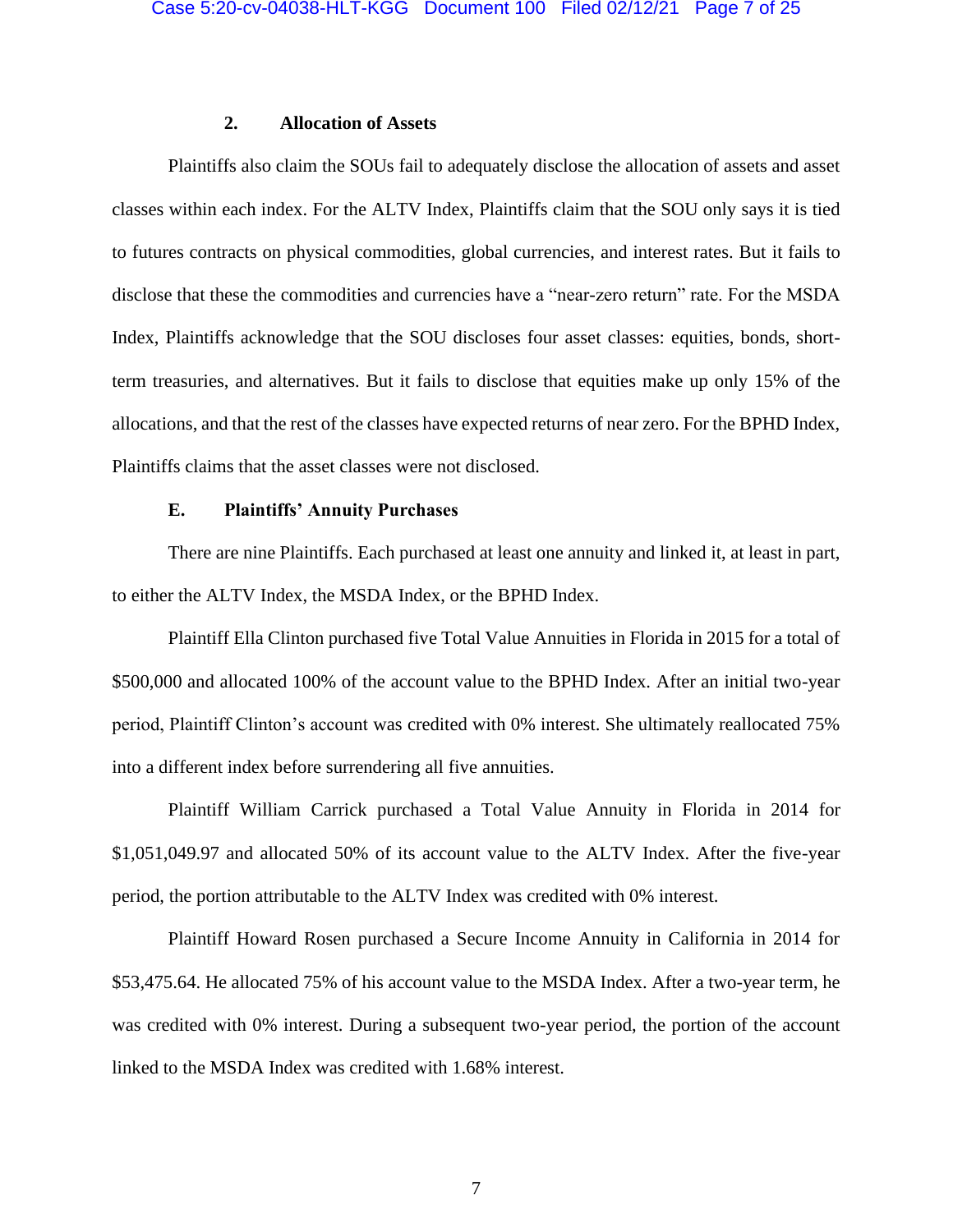#### Case 5:20-cv-04038-HLT-KGG Document 100 Filed 02/12/21 Page 8 of 25

Plaintiff Terri Stauffer-Schmidt purchased a Total Value Annuity in Illinois in 2013 for \$248,657.84 and allocated 75% of her account value to the ALTV Index. After a five-year term, the account was credited with 0% interest. As of one year into a second five-year term, the account is still earning 0% interest.

Plaintiff Wai Hee Yuen purchased a Total Value Annuity in Illinois in 2012 for \$100,000 and allocated 75% of the account value to the ALTV Index. After a five-year term, the account was credited with 0% interest.

Plaintiffs Donald and Martha Cox purchased three Total Value Annuities in Arizona in 2013 and allocated 75% of their account value (approximately \$275,000) to the ALTV Index. After a five-year term, their accounts have been credited with 0% interest.

Plaintiff Michael Webber purchased two Total Value Annuities in Illinois in 2014 for \$491,815.81 and \$116,000. He allocated 50% of his account value to the ALTV Index. But after a five-year term, his accounts were credited with 0% interest.

Plaintiff Jean Wright purchased a Total Value Annuity in Nevada in 2013 for \$97,724.90 and allocated 100% of her account value to the ALTV Index. After a five-year term, her account was credited with 0% interest. As of one year into a second five-year term, the account is still earning  $0\%$  interest.<sup>3</sup>

## **F. Claims**

Plaintiffs, on behalf of themselves and various classes, assert seven claims against Defendant. The first and second claims asserts violations of RICO on behalf of all Plaintiffs and a national class. The third claim asserts a violation of the California Unfair Competition Law on

<sup>3</sup> It does not appear that any Plaintiffs lost any of their initial investment, as the annuities' interest rate had a floor of 0%. But they failed to earn interest and lost the use of their funds during the annuities' set term.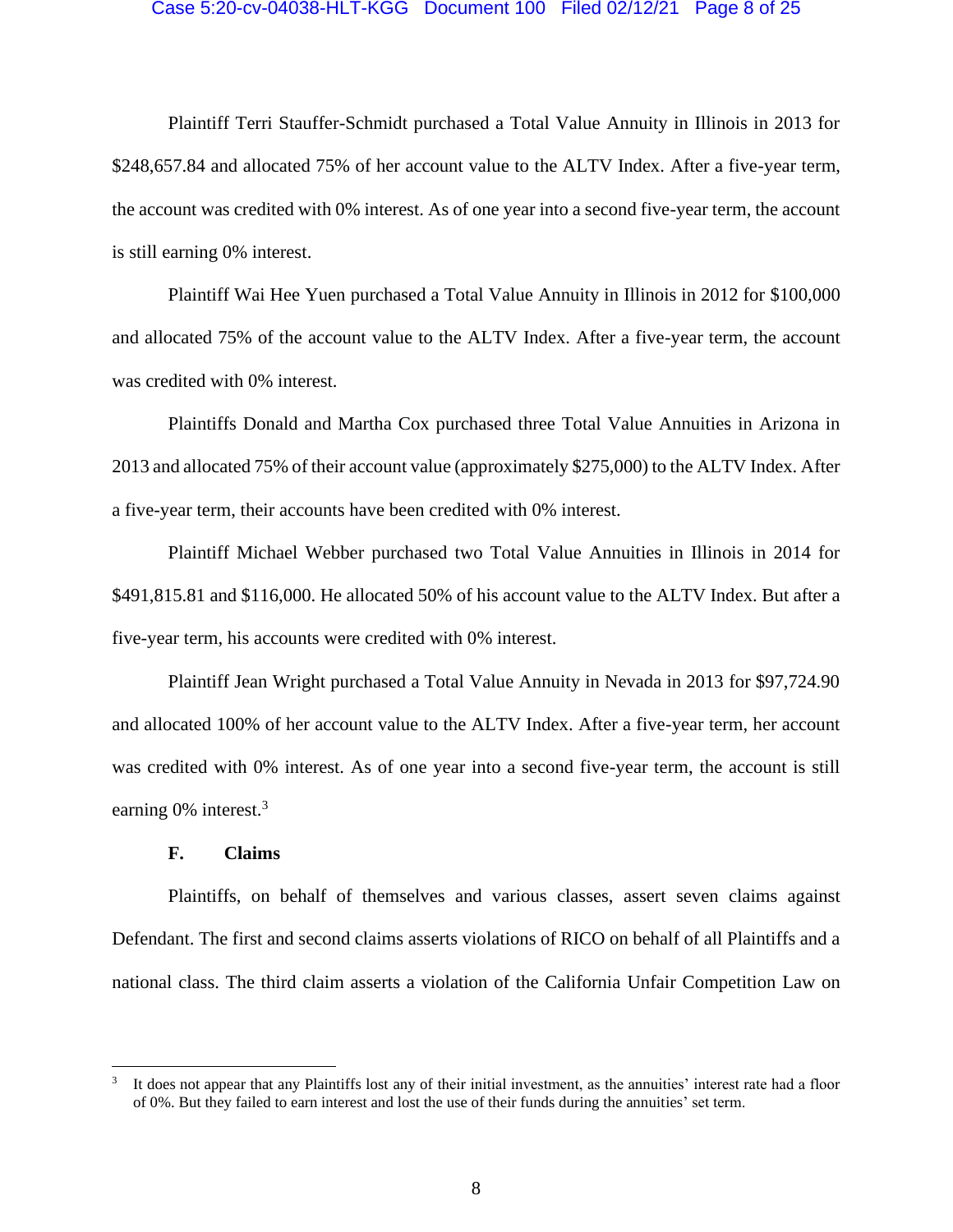## Case 5:20-cv-04038-HLT-KGG Document 100 Filed 02/12/21 Page 9 of 25

behalf of Plaintiff Rosen and a California subclass. The fourth claim asserts a violation of the Illinois Consumer Fraud and Deceptive Business Practices Act on behalf of Plaintiffs Stauffer-Schmidt and Webber and an Illinois subclass. The fifth claim asserts a violation of the Arizona Consumer Fraud Act on behalf of Plaintiffs Cox and Yuen and an Arizona subclass. The sixth claim asserts a violation of the Nevada Deceptive Trade Practices Act on behalf of Plaintiff Wright and a Nevada subclass. The seventh claim seeks "Rescission and Restitutionary Relief Pursuant to Common Law Fraud" on behalf of all plaintiffs and all subclasses.

### **II. STANDARD**

To survive a motion to dismiss under Rule 12(b)(6), "a complaint must contain sufficient factual matter, accepted as true, to 'state a claim to relief that is plausible on its face.'" *Ashcroft v. Iqbal*, 556 U.S. 662, 678 (2009). (quoting *Bell Atl. Corp. v. Twombly*, 550 U.S. 544, 570 (2007)). A claim is plausible if it is accompanied by sufficient factual content to allow a court "to draw the reasonable inference that the defendant is liable for the misconduct alleged." *Id.* The plausibility standard requires "more than a sheer possibility that a defendant has acted unlawfully," but it "is not akin to a 'probability requirement.'" *Id.* "Where a complaint pleads facts that are merely consistent with a defendant's liability, it stops short of the line between possibility and plausibility of entitlement to relief." *Id.* (quoting *Twombly*, 550 U.S. at 557) (internal quotations omitted).

In undertaking this analysis, the Court accepts as true all well-pleaded allegations in the first amended complaint, though it need not accept legal conclusions. *Id.* Likewise, conclusory statements are not entitled to the presumption of truth. *Id.* at 678-79. Additionally, where a plaintiff asserts a RICO claim, certain heightened pleading standards apply. Specifically, predicate acts of mail or wire fraud must be pleaded with particularity under Federal Rule of Civil Procedure 9(b). *See George v. Urban Settlement Servs.*, 833 F.3d 1242, 1254 (10th Cir. 2016). This means that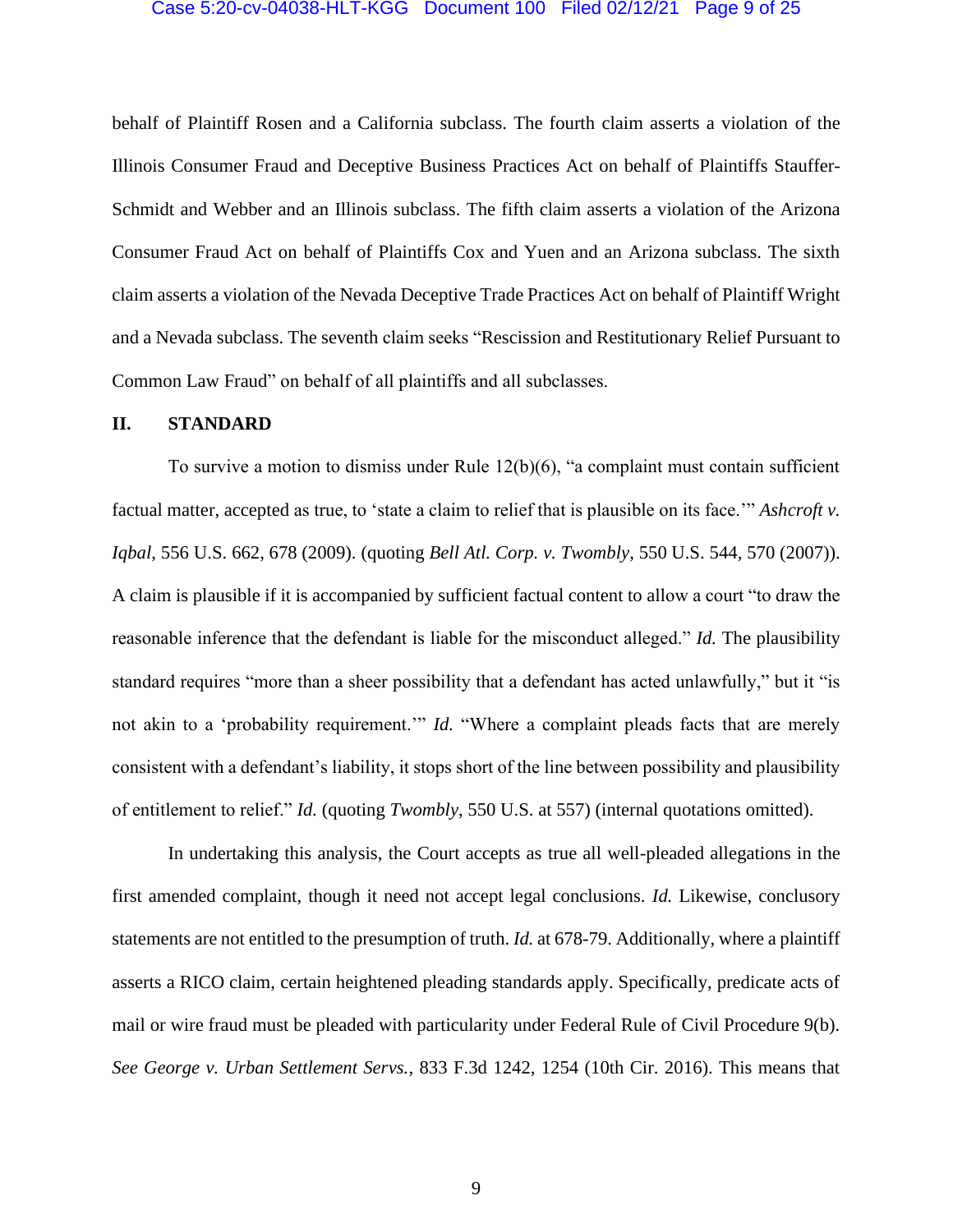### Case 5:20-cv-04038-HLT-KGG Document 100 Filed 02/12/21 Page 10 of 25

"plaintiffs must set forth the time, place and contents of the false representation, the identity of the party making the false statements and the consequences thereof." *Id*. (internal quotations and citations omitted).

## **III. ANALYSIS**<sup>4</sup>

Defendant moves to dismiss the first amended complaint and makes several arguments. Defendant first argues that Plaintiffs' RICO claims are reverse-preempted under the McCarran-Ferguson Act. Alternatively, Defendant argues that Plaintiffs' RICO claims suffer from pleading deficiencies and specifically are neither pleaded with particularity nor plausible. Defendant also seeks dismissal of Plaintiffs' state-law claims for similar reasons.

# **A. Plaintiffs' RICO claims are not reverse-preempted under the McCarran-Ferguson Act.**

The McCarran-Ferguson Act states that "[n]o Act of Congress shall be construed to invalidate, impair, or supersede any law enacted by any State for the purpose of regulating the business of insurance . . . unless such Act specifically relates to the business of insurance." 15 U.S.C. § 1012(b). It bars application of a federal statute if three conditions are met: first, the federal statute relied on must not relate to the business of insurance; second, a state statute regulates the business of insurance; and third, "the federal statute would invalidate, impair, or supersede the state statute." *BancOklahoma Mortg. Corp. v. Capital Title Co.*, 194 F.3d 1089, 1098 (10th Cir.

<sup>4</sup> On September 15, 2020, after this case was transferred to the District of Kansas but before this case was transferred to the undersigned, Plaintiffs filed a request for oral argument. Doc. 97; *see also* D. Kan. Rule 7.2 (stating that the court "may set any motion for oral argument or hearing at the request of a party or on its own initiative"). Plaintiffs noted that oral argument may assist the Court given the volume of submissions and the issues to be resolved. Defendant did not oppose the request. Doc. 98. Although the Court generally tries to accommodate requests for oral argument, it will deny Plaintiffs' request in this instance. The Court previously issued an opinion in *Ogles*. Although there are different parties and slightly different allegations, the subject matter, issues, and arguments are similar. Additionally, given the ongoing pandemic, all in-person hearings in the District of Kansas are suspended through March 31, 2021, absent an emergency. *See* Administrative Order 2021-02. Although the parties both expressed a willingness to proceed by videoconference, the Court is confident the issues can be more efficiently and effectively resolved based on the briefing, which the Court closely reviewed. Accordingly, Plaintiffs' request for oral argument is denied.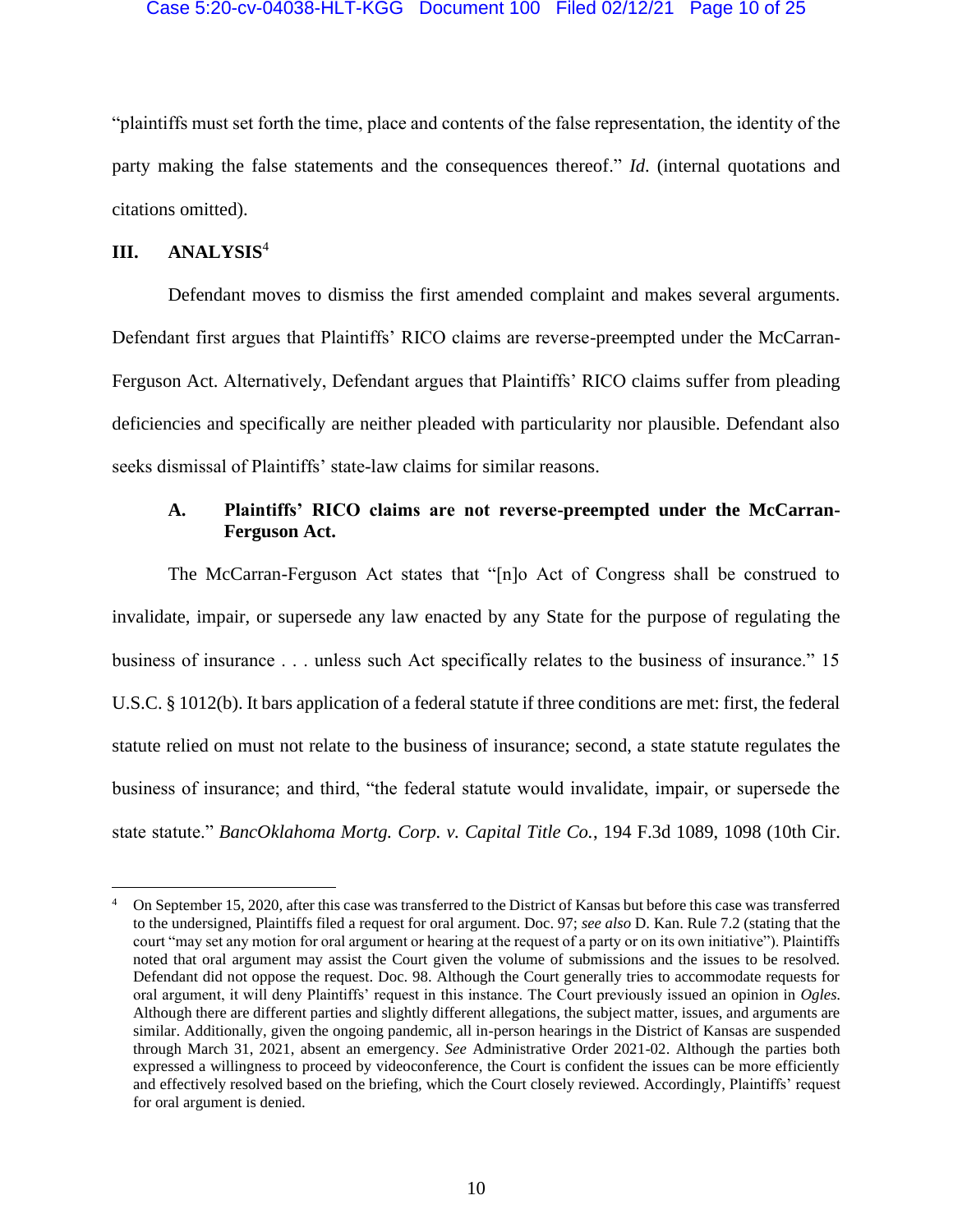### Case 5:20-cv-04038-HLT-KGG Document 100 Filed 02/12/21 Page 11 of 25

1999). When the McCarran-Ferguson Act applies, the federal claim is reverse-preempted, meaning it is preempted in favor of state regulation. *See W. Ins. Co. v. A & H Ins., Inc.*, 784 F.3d 725, 727 (10th Cir. 2015) ("Thus, the McCarran-Ferguson Act gives rise to the doctrine of 'reverse preemption,' which, if applicable, can cause state insurance laws to trump federal laws that interfere with them.").

RICO—the federal statute asserted in this case—does not specifically relate to the business of insurance. *See Humana Inc. v. Forsyth*, 525 U.S. 299, 307 (1999). It is also undisputed that the states at issue in this case all regulate the business of insurance in some way. But determining whether a federal statute would invalidate, impair, or supersede the state statute requires more specificity. Determining whether a RICO claim is reverse-preempted requires an examination of a plaintiff's precise claims and the theories of liability asserted because the analysis is a factintensive one. *Negrete v. Allianz Life Ins. Co. of N.A.*, 927 F. Supp. 2d 870, 877-78 (C.D. Cal. 2013). The analysis turns on whether the type of conduct complained about is regulated by state law, and whether allowing a RICO claim on that conduct would "invalidate, impair, or supersede the state statute." *BancOklahoma*, 19 F.3d at 1098.

Defendant argues that Plaintiffs' RICO claims would impair the insurance regulatory regimes in the states at issue.<sup>5</sup> The Supreme Court in *Humana* considered what the McCarran-Ferguson Act meant by "impair." In rejecting the extremes, the Supreme Court concluded that Congress did not intend to "cede the field of insurance regulation to the States" completely, nor did it "intend[] a green light for federal regulation whenever the federal law does not collide head

<sup>5</sup> Defendant does not argue that RICO invalidates or supersedes any state insurance law. *See Humana*, 525 U.S. at 307 (defining invalidate to mean "render ineffective" and supersede to mean "displace (and thus render ineffective) while providing a substitute rule" (internal quotations and citations omitted)). So the analysis turns on whether the RICO claim in this case would impair state insurance laws in the way the Supreme Court in *Humana* defined that term.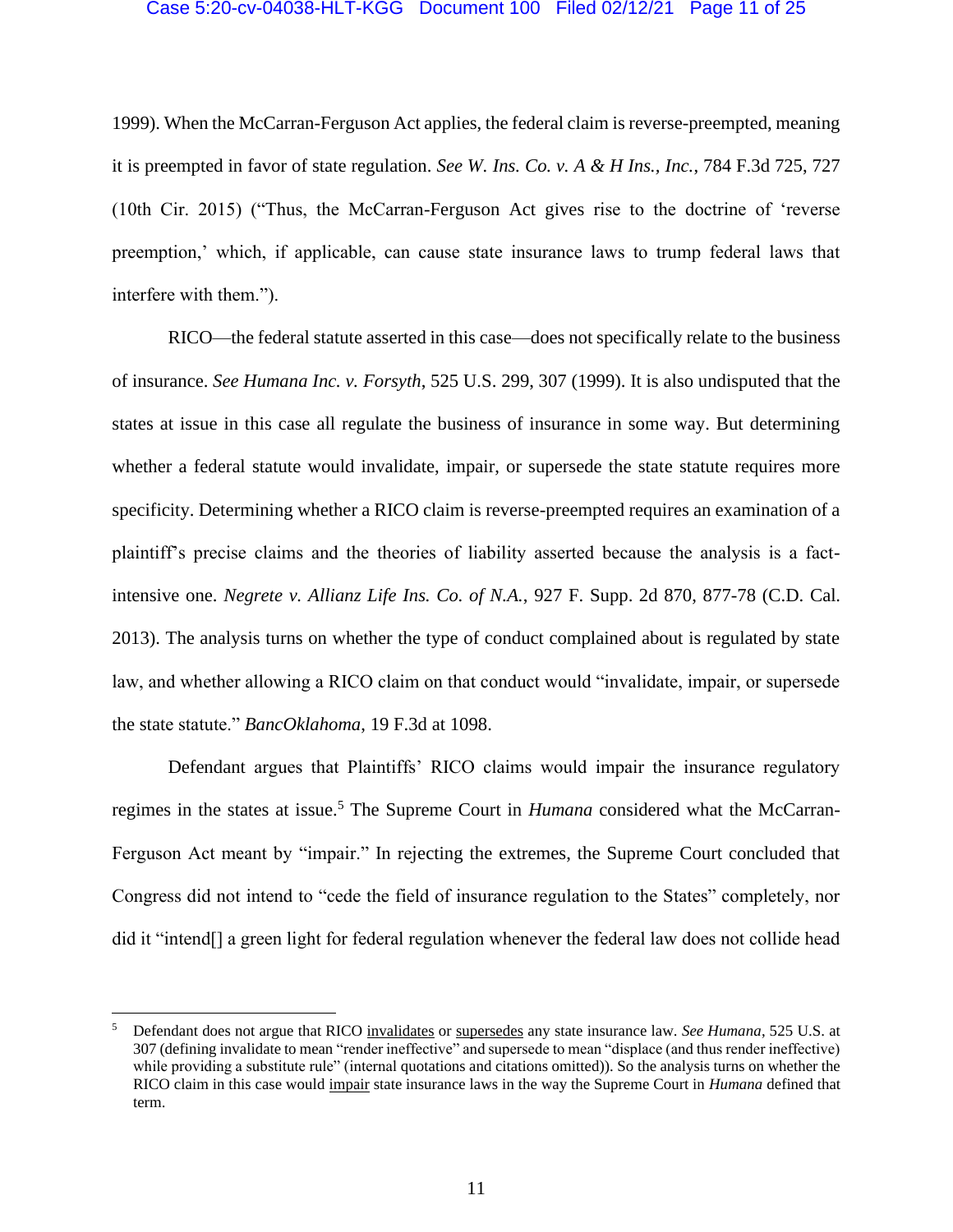#### Case 5:20-cv-04038-HLT-KGG Document 100 Filed 02/12/21 Page 12 of 25

on with state regulation." *Humana*, 525 U.S. at 308-09. Instead, the Supreme Court held that, "[w]hen federal law does not directly conflict with state regulation, and when application of the federal law would not frustrate any declared state policy or interfere with a State's administrative regime, the McCarran-Ferguson Act does not preclude its application." *Id.* at 310. Other courts have interpreted this to bar federal claims in instances where courts would have to ask "the same questions as state insurance regulators . . . effectively double-checking their work." *Ludwick v. Harbinger Grp., Inc.*, 854 F.3d 400, 405 (8th Cir. 2017).

Defendant argues that the McCarran-Ferguson Act prevents Plaintiffs' RICO claims because all the states at issue require insurance contracts to be filed with state authorities, who then either approve or disapprove them. Doc. 31 at 15-16; *see also* K.S.A. § 40-216(a)(2)(A) (allowing the insurance commissioner to disprove a contract of insurance if it does not comply with Kansas law); Cal. Ins. Code § 10168.93(a) (requiring filing of annuity contracts with insurance commissioner); 215 Ill. Comp. Stat. 5/143(1) (requiring policies to be filed electronically and approved); Ariz. Rev. Stat. § 20-398(A) (prohibiting use of a policy form unless the form has been filed and approved); Nev. Rev. Stat. § 687B.120(1)(a) (prohibiting use of an annuity contract form unless it has been filed and approved by the insurance commissioner); Fla. Stat. § 624.480(1) (requiring filing and approval of insurance policy forms). Each of these states (except California) can disapprove a form or contract if it does not comply with state law or is otherwise misleading. Defendant argues that, under these statutes, the annuity contracts at issue could not have been sold to Plaintiffs if state regulators concluded that they violated state law. Doc. 31 at 16. It follows, according to Defendant, that allowing Plaintiffs' RICO claims to proceed would require the Court to second-guess state insurance regulators, in violation of the McCarran-Ferguson Act. *See id.*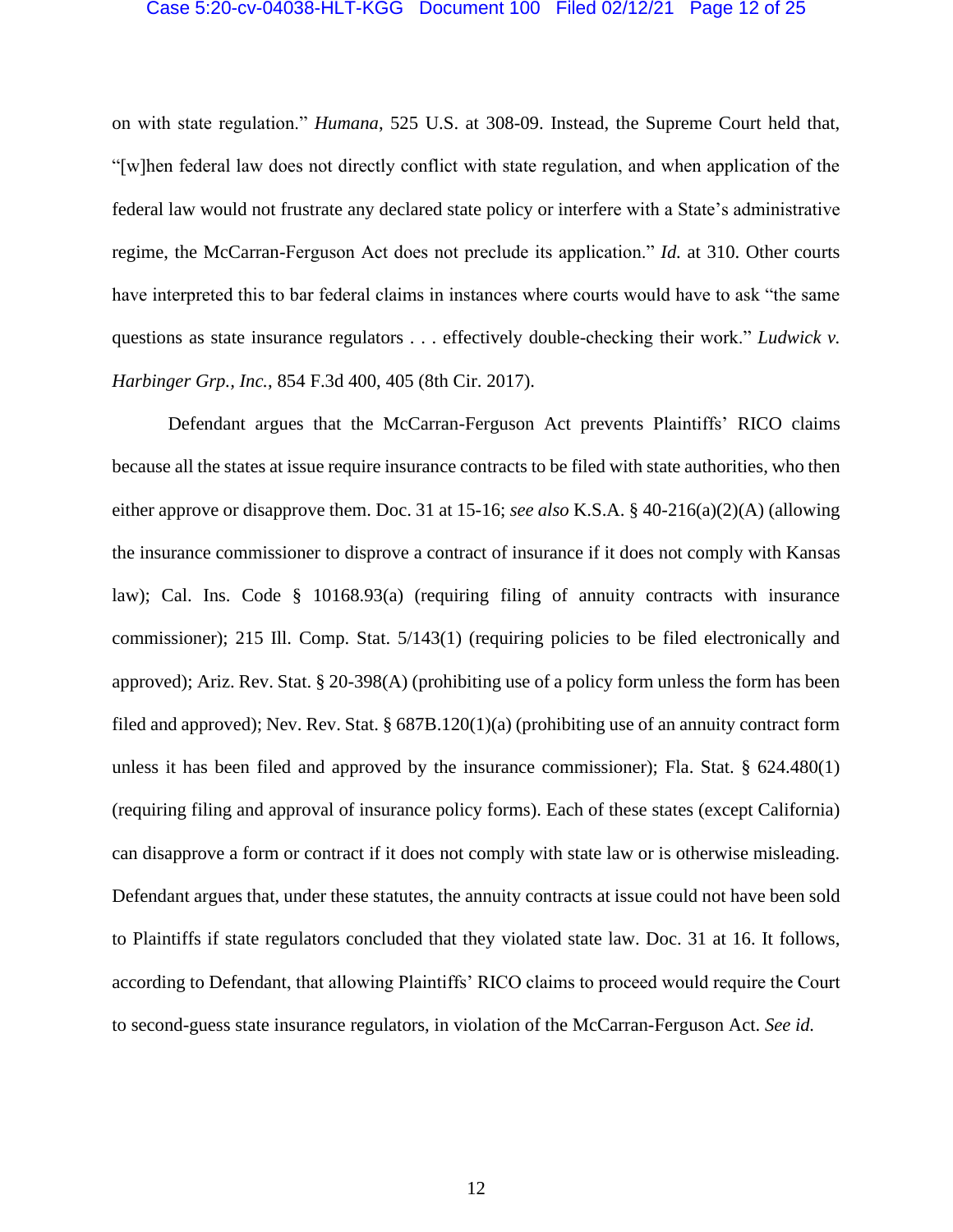#### Case 5:20-cv-04038-HLT-KGG Document 100 Filed 02/12/21 Page 13 of 25

Plaintiffs dispute that regulatory approval of insurance contracts preempts their federal RICO claims. Plaintiffs argue that they do not allege any misrepresentations in the policy contracts themselves. Doc. 48 at 6-7. Rather, they contend that their RICO claims complement and advance the states' general prohibitions on fraudulent inducement in insurance contracts. *See id.* at 7.

Even if the annuity contracts themselves were approved (or at least not affirmatively disapproved) by state regulators, the Court agrees with Plaintiffs that this approval does not invoke reverse-preemption. Plaintiffs' claims focus on the marketing materials and other documents that they claim fraudulently induced them to buy the annuities and misrepresented the features of the indexes—not on any misrepresentation in the annuity contracts themselves. Defendant does not argue that any state regulators reviewed those other materials and determined that they contained no misrepresentations or material omissions. Defendant only makes the unsupported assertion that the "design of an annuity product is reflected in the terms of the annuity contract." Doc. 57 at 3. Even if this is true, it doesn't address misrepresentations in marketing materials or SOUs.

Nor has Defendant alleged any state policy would be frustrated by allowing the RICO claims to proceed. The fact that all the states at issues regulate insurance generally is not sufficient to preempt Plaintiffs' RICO claims. As the Supreme Court held in *Humana*, Congress did not intend "to cede the field of insurance regulation to the States" completely through the McCarran-Ferguson Act. *Humana*, 525 U.S. at 308-09. Rather, there must be some frustration or interference with a state's administrate regime. *Id.* at 310; *see also BancOklahoma*, 194 F.3d at 1099. Defendant has not shown this to be the case given the Plaintiffs' allegations, and thus it has not shown Plaintiffs' RICO claims are reverse-preempted under the McCarran-Ferguson Act.<sup>6</sup>

<sup>6</sup> This ruling is not inconsistent with this Court's ruling in *Ogles*. In *Ogles*, the Court discerned two distinct theories: one based on a claim that the plaintiff was misled into buying an annuity based on false representations about the financial strength of Security Benefit, and one based on the allegedly fraudulent design of the annuities. *Ogles*, 401 F. Supp. 3d at 1215-16. The financial-strength theory was premised on internal financial transactions between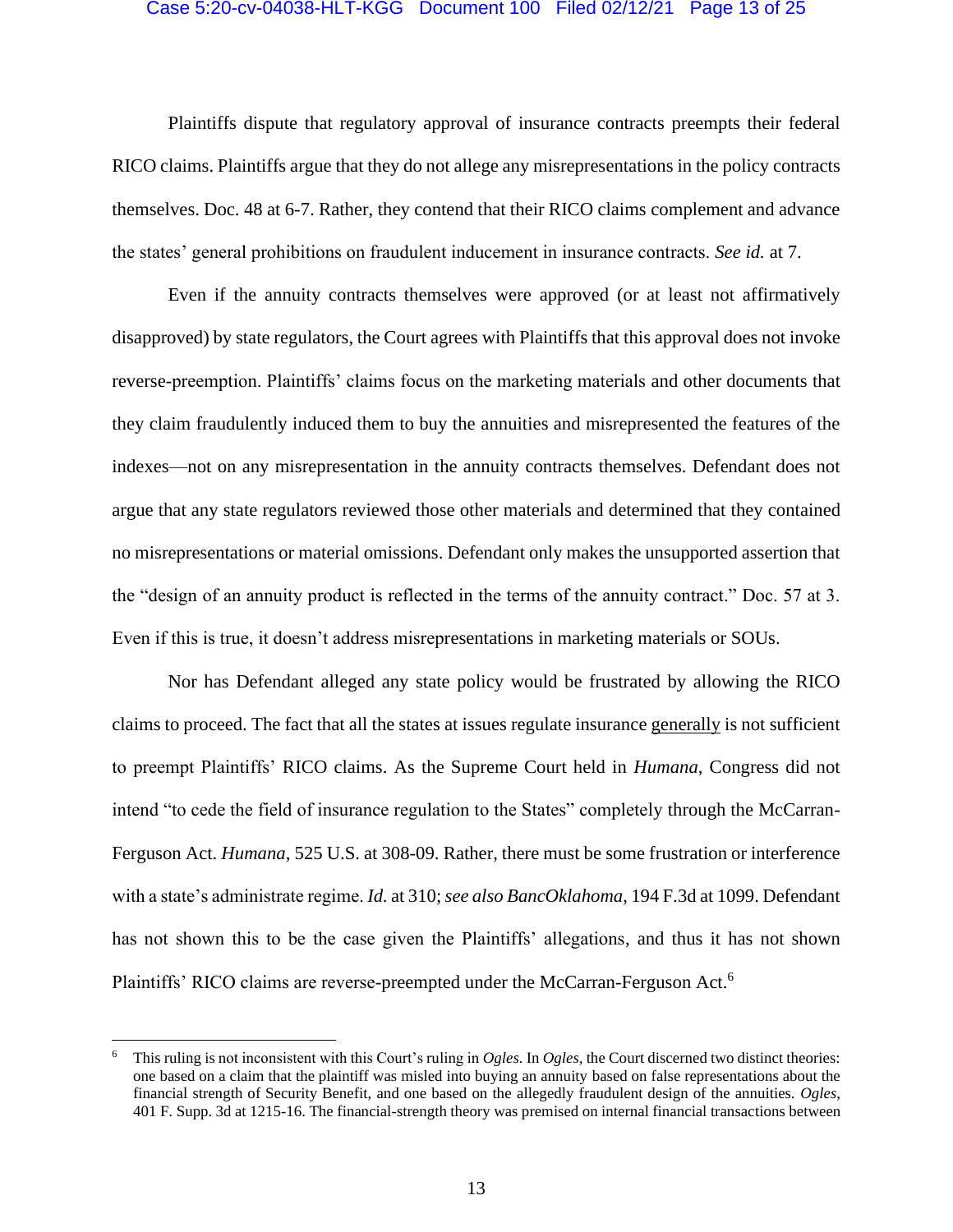# **B. Plaintiffs' RICO claim fails to satisfy pleading standards.** 7

Because the Court finds that Defendant has not demonstrated that Plaintiffs' RICO claims are reverse-preempted, it must address Defendant's argument that Plaintiffs fail to state a claim under RICO. RICO makes it "unlawful for any person employed by or associated with any enterprise engaged in, or the activities of which affect, interstate or foreign commerce, to conduct or participate, directly or indirectly, in the conduct of such enterprise's affairs through a pattern of racketeering activity." 18 U.S.C. § 1962(c). The elements of a RICO claim are (1) conduct, (2) of an enterprise, (3) through a pattern, (4) of racketeering activity. *George*, 833 F.3d at 1248.

A pattern of racketeering activity means that a defendant is alleged to have committed certain predicate acts, which are certain specified state or federal offenses. *In re: EpiPen (Epinephrine Injection, USP) Mktg., Sales Practices & Antitrust Litig.*, 336 F. Supp. 3d 1256, 1322

Security Benefit and its parent company that allegedly obscured Security Benefit's true financial condition. *Id.* at 1216. Those internal financial transactions were also highly regulated by state law. *Id.* at 1218 (following the outcome in *Ludwick*, which had "starkly similar" allegations). Only the financial-strength theory was dismissed under the McCarran-Ferguson Act. *Id.* The Court noted that the reverse-preemption analysis might be different as to the fraudulent-design theory, though the defendants were not challenging that theory under the McCarran-Ferguson Act. *Id.* at 1221 n.10. Defendant argues that the same financial-strength theory is alleged here, but the Court disagrees, having carefully reviewed the first amended complaint. Although some introductory paragraphs explain that Defendant had some financial struggles about ten years ago before being acquired by the private equity firm, the Court discerns no similar allegations that Plaintiffs were induced into buying annuities based on representations of Defendant's financial strength. The allegations here, although not identical, are much more akin to the fraudulent-design theory in *Ogles*.

 $7$  Resolution of this motion has been complicated by the first amended complaint, which is 92 pages and contains 332 numbered paragraphs, many of which contain multiple sentences and occasionally unnecessarily inflammatory allegations. While there is no outer limit on complaint length, especially in more complex cases like this one, the length, density, and conclusory nature of the first amended complaint has made it difficult to pin down specific allegations, despite the Court's careful review. *See Mann v. Boatright*, 477 F.3d 1140, 1148 (10th Cir. 2007)("Something labeled a complaint but written more as a press release, prolix in evidentiary detail, yet without simplicity, conciseness and clarity as to whom plaintiffs are suing for what wrongs, fails to perform the essential functions of a complaint." (quoting *McHenry v. Renne*, 84 F.3d 1172, 1180 (9th Cir. 1996))); *see also U.S. ex rel. Garst v. Lockheed-Martin Corp.*, 328 F.3d 374, 378 (7th Cir. 2003) ("Rule 8(a) requires parties to make their pleadings straightforward, so that judges and adverse parties need not try to fish a gold coin from a bucket of mud.").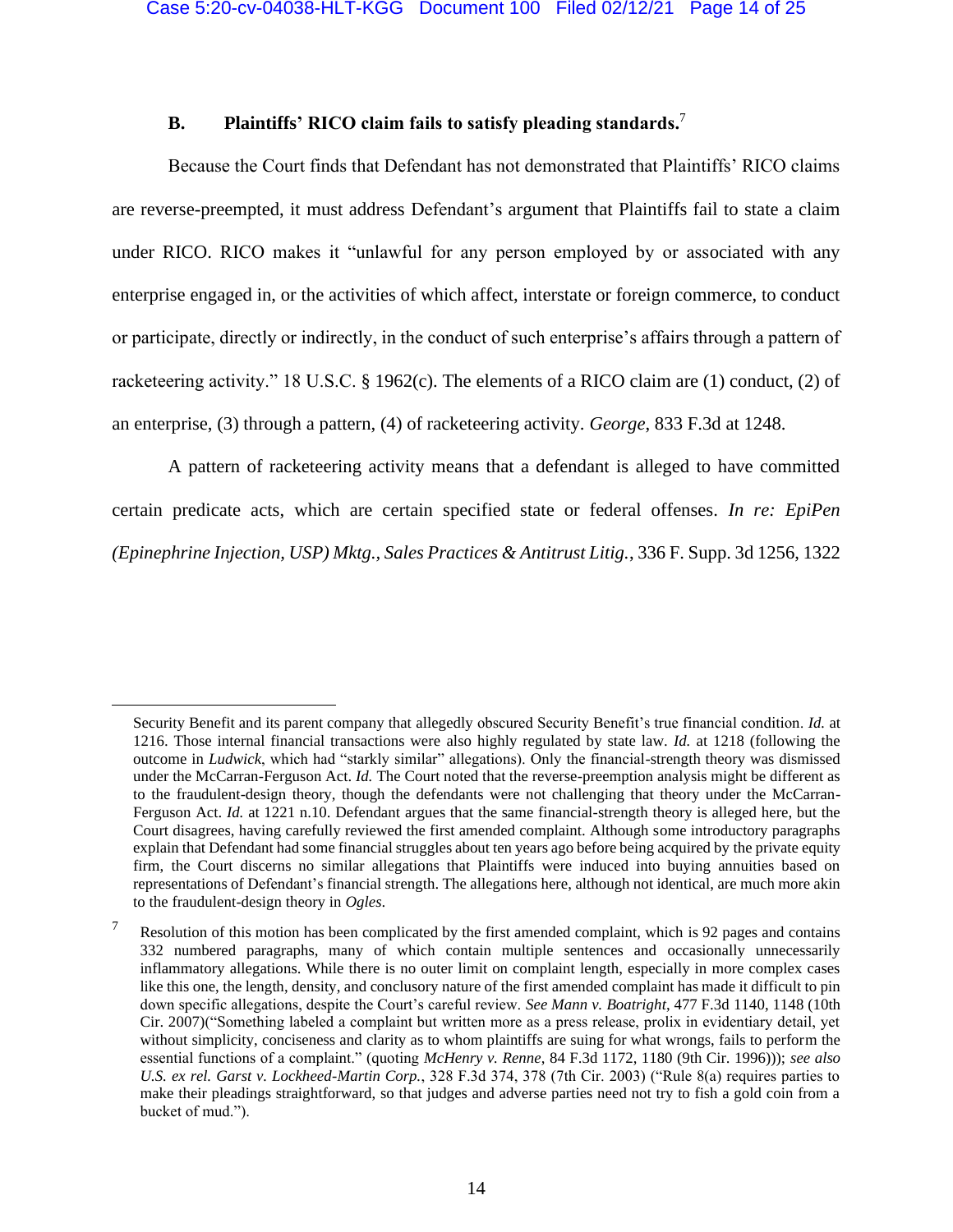(D. Kan. 2018). Mail fraud and wire fraud are predicate acts under RICO. *See id.* These are the predicate acts alleged by Plaintiffs. *See* Doc. 16 at ¶ 176. 8

Mail fraud is "(1) the existence of a scheme or artifice to defraud or obtain money or property by false pretenses, representations or promises, and (2) use of the United States mails for the purpose of executing the scheme." *BancOklahoma*, 194 F.3d at 1102 (internal citations omitted); *see also Tal v. Hogan*, 453 F.3d 1244, 1263 (10th Cir. 2006). The elements of wire fraud are the same but alleging use of interstate wires to execute the scheme instead of mail. *See In re: EpiPen*, 336 F. Supp. 3d at 1322. The "common thread" in these crimes is the concept of fraud. *BancOklahoma*, 194 F.3d at 1103.

# **1. Plaintiffs fail to allege mail and wire fraud with particularity under Rule 9(b).**

A heightened pleading standard is required for allegations of mail and wire fraud. *George*, 833 F.3d at 1254; *see also Robbins v. Wilkie*, 300 F.3d 1208, 1211 (10th Cir. 2002) (noting that while some RICO elements are only subject to general pleading standards, predicate acts must be pleaded in accordance with Rule 9(b)). This means that "plaintiffs must set forth the time, place and contents of the false representation, the identity of the party making the false statements and the consequences thereof." *George*, 833 F.3d at 1254 (internal citations and quotations omitted). This is often referred to as the "'who, what, where, and when' of the alleged fraud." *Plastic Packaging Corp. v. Sun Chem. Corp.*, 136 F. Supp. 2d 1201, 1203 (D. Kan. 2001).

Although Plaintiffs do not dispute that Rule 9(b) requires particularity for their allegations of mail and wire fraud, they argue that the rule should "not be applied so stringently" such that it goes beyond its purpose of alerting Defendant about the misconduct alleged so that it can prepare

<sup>8</sup> Defendant does not challenge whether Plaintiffs pleaded the conduct of an enterprise, and thus the Court focuses on whether Plaintiffs adequately pleaded predicate acts.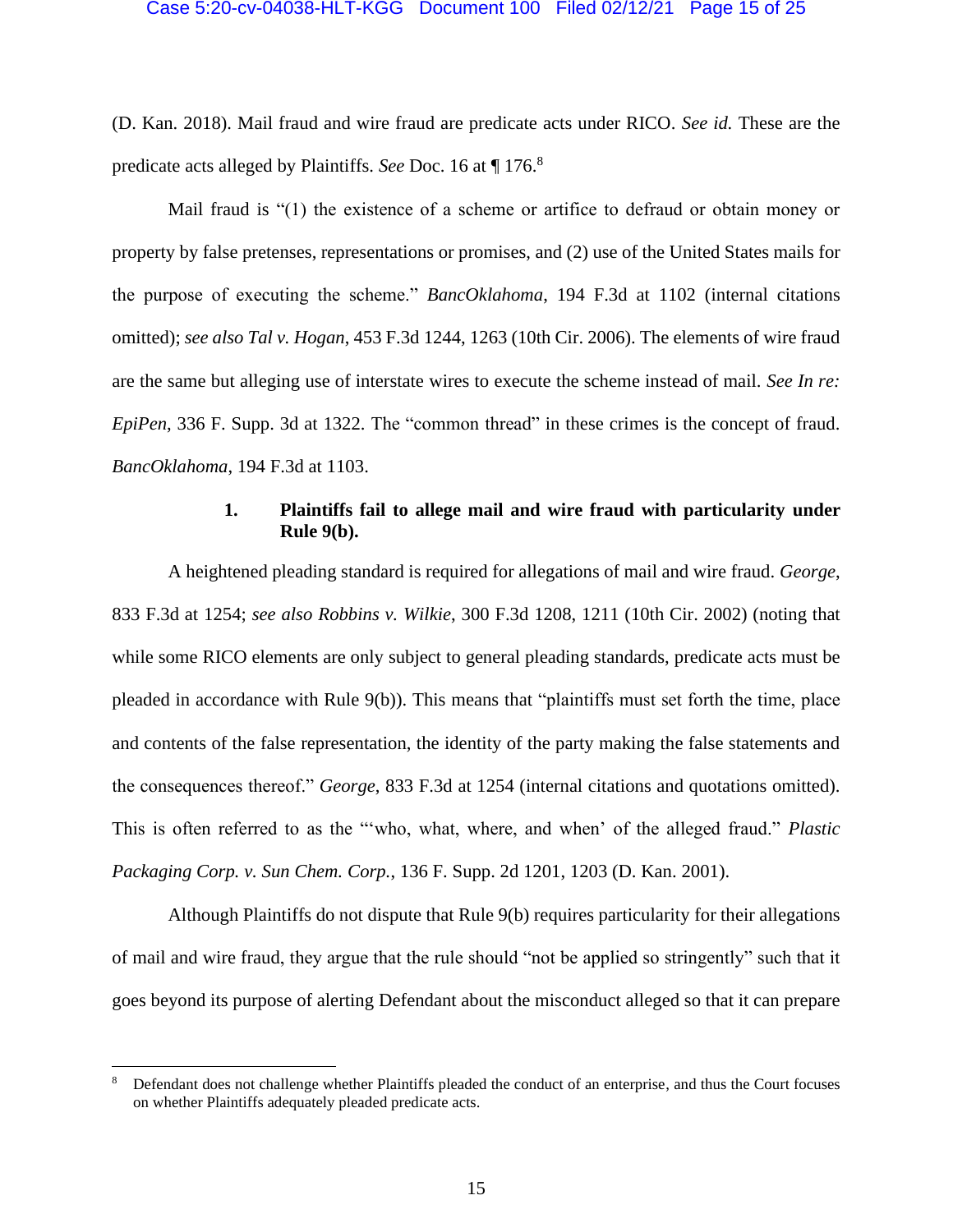### Case 5:20-cv-04038-HLT-KGG Document 100 Filed 02/12/21 Page 16 of 25

a defense. Doc. 48 at 16-17. They argue that the Tenth Circuit only requires "enough specificity to put defendants on notice as to the nature of the claim" and "does not require omniscience." Doc. 95 at 4-5 (quoting *George*, 833 F.3d at 1257). But omniscience and particularity are not the same thing. Nor is it correct that there is an alternative to the particularity requirement beyond the familiar who/what/when/where standard. Although courts note that Rule 9(b)'s purpose is to give a defendant fair notice of the claims and facts being asserted, they repeatedly conclude that this is accomplished by "set[ting] forth the time, place and contents of the false representation, the identity of the party making the false statements and the consequences thereof." *George*, 833 F.3d at 1254 (internal quotations and citations omitted); *see also Sorenson v. Polukoff*, 784 F. App'x 572, 578 (10th Cir. 2019) ("But the particularity requirement requires only that the plaintiff 'set forth the time, place and contents of the false representation, the identity of the party making the false statements and the consequences thereof.'" (quoting *George*, 833 F.3d at 1254) (emphasis added)).<sup>9</sup> In other words, pleading these details is what gives a defendant the requisite level notice required by Rule 9(b).

Defendant argues that the predicate acts of mail and wire fraud have not been pleaded with particularity. The Court agrees. Although the first amended complaint expounds at length on Plaintiffs' theory that Defendant fraudulently developed and marketed the equity-indexed annuities while using the mail and wires, less prevalent are any specific details of the "time, place and contents of the false representation[s]." *George*, 833 F.3d at 1254.

<sup>9</sup> The Court rejected a similar argument in *Ogles* that Rule 9(b) should be relaxed. *Ogles*, 401 F. Supp. 3d at 1222- 23. In *Ogles*, the plaintiff argued that Rule 9(b) should be relaxed because much of the information was in the hands of the defendants and had been hidden from the plaintiff's discovery. *Id.* at 1222. Plaintiffs make a nearly identical allegation in the first amended complaint, Doc. 16 at ¶ 167, but they do not argue that they are unable to provide these details in response to the motion to dismiss. Even still, the Court reiterates the holding in *Ogles* that "conclusory statements that [Plaintiffs] simply cannot obtain any examples because [Defendant has] concealed them is not enough to relax the [particularity] requirement for . . . claims of mail or wire fraud." *Ogles*, 401 F. Supp. 3d at 1223.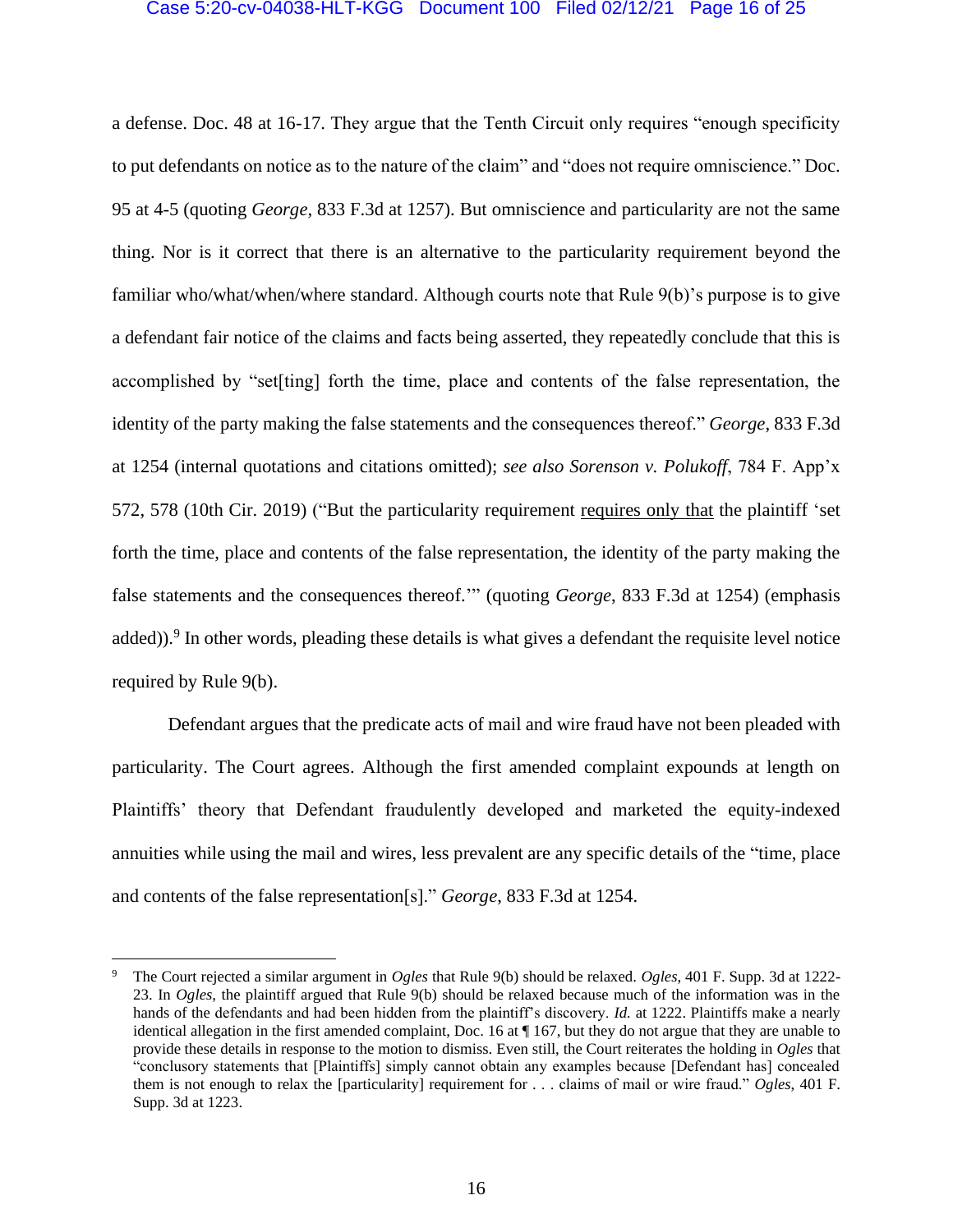### Case 5:20-cv-04038-HLT-KGG Document 100 Filed 02/12/21 Page 17 of 25

The first amended complaint generally alleges that Defendant's hypothetical illustrations, marketing materials, and SOUs contained misrepresentations or were misleading in what they did not disclose. But there are very few, if any, specific examples of these alleged misrepresentations, or the time and place they were made. The only specific examples are a reference to a hypothetical illustration prepared for Plaintiff Webber on April 22, 2014, a "marketing brochure from 2014," and a brochure about the MSDA Index.<sup>10</sup> Doc. 16 at  $\P$  66, 69, 105. Allegations about the SOUs are alleged, but only generally, as are other allegations about marketing materials. This leaves Defendant with the challenge of defending allegations that it defrauded eight plaintiffs and a nationwide class over the past decade using largely unspecified hypothetical illustrations, marketing materials, and SOUs. This does not satisfy Rule 9(b)'s particularity standard.

# **2. Plaintiffs fail to state a plausible scheme to defraud by false representations or omissions in accordance with Rule 12.**

Beyond the missing details in the first amended complaint, the Court alternatively finds that it lacks plausibility. "To support the mail and wire fraud allegations, the plaintiffs must plausibly allege 'the existence of a scheme or artifice to defraud or obtain money or property by false pretenses, representations or promises'" using the mail or wires. *George*, 833 F.3d at 1254 (quoting *Tal*, 453 F.3d at 1263) (emphasis added). This means that there must be sufficient facts from which an inference of fraud can be drawn. *Iqbal*, 556 U.S. at 678. "But where the wellpleaded facts do not permit the court to infer more than the mere possibility of misconduct, the complaint has alleged—but it has not shown—that the pleader is entitled to relief." *Id.* at 679 (internal quotations and brackets omitted).

<sup>&</sup>lt;sup>10</sup> The MSDA Index brochure cited in the first amended complaint is titled "A Closer Look at the Morgan Stanley Dynamic Allocation Index." Doc. 16 at ¶ 105. A brochure by the same name was included in the judicially noticed materials. *See* Doc. 30-28. But the substance of the brochure described in the first amended complaint does not match up with the judicially noticed version. So it is unclear whether the first amended complaint is referring to a different version of the same brochure, or something else altogether.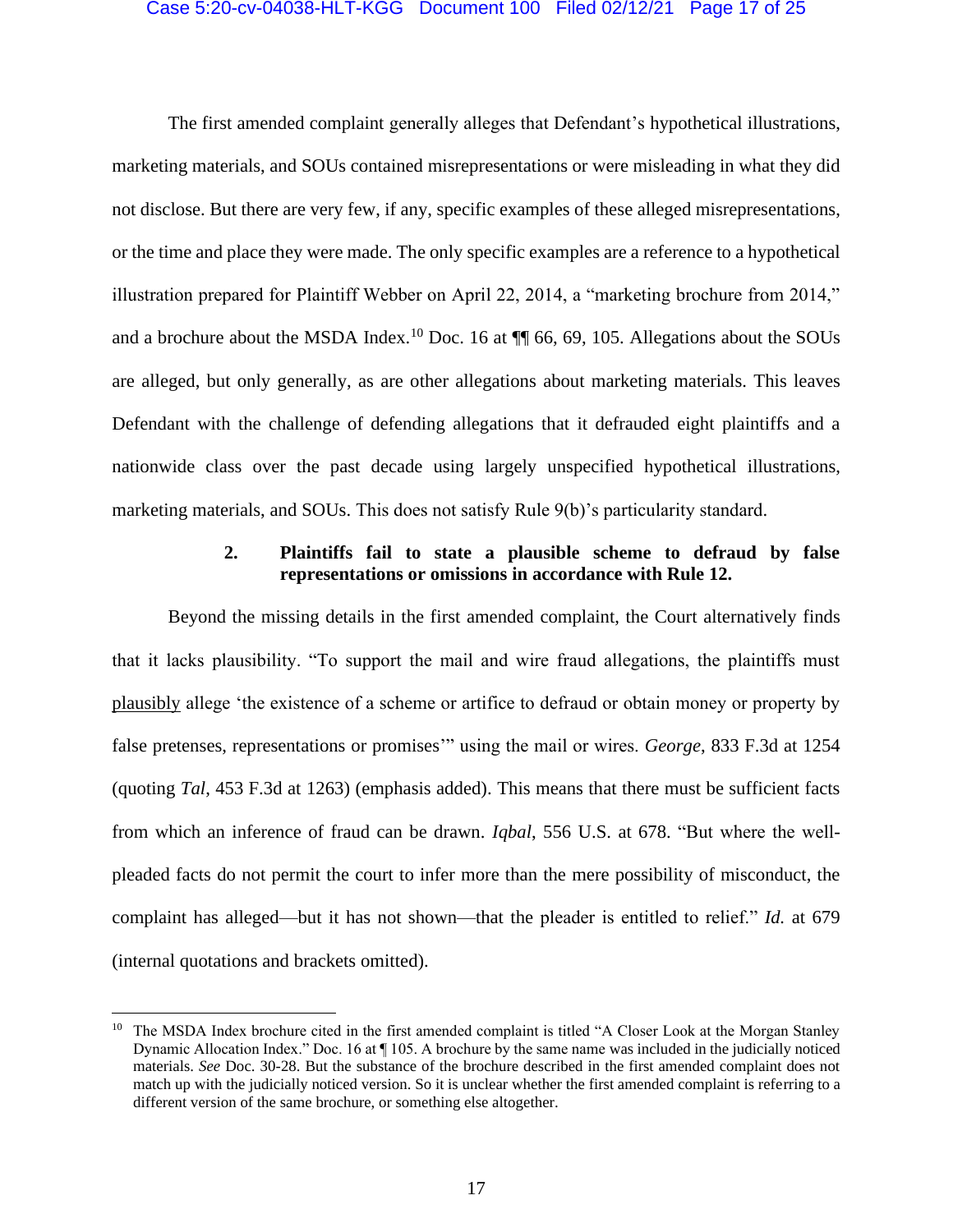#### Case 5:20-cv-04038-HLT-KGG Document 100 Filed 02/12/21 Page 18 of 25

The parties focus on four alleged misrepresentations or omissions that Plaintiffs contend are at the heart of the alleged fraudulent scheme: (1) misleading claims that the annuities were "uncapped" and had 100% participation; (2) hypothetical illustrations projecting unattainable future performance; (3) representations that the volatility control overlay had a "symmetrical impact"; and (4) omitted information about each index's asset allocation.

**"Uncapped" and 100% Participation.** Plaintiffs' first alleged misleading statement is that the annuities were "uncapped" and had 100% participation. Plaintiffs allege that Defendant touted the equity-indexed annuities as uncapped and having 100% participation to draw customers away from other more traditional annuity products that did have caps and lower participation rates. *See, e.g.*, Doc. 16 at ¶¶ 51, 55-56.

The primary flaw in this allegation is that there are no facts suggesting that the annuities were, in fact, "capped." Indeed, the first amended complaint is not clear on how these statements are misleading, other than perhaps suggesting that because the equity-indexed annuities were such inferior products that describing them in this way was misleading. At most, Plaintiffs repeat their conclusory assertion that the annuities were designed to produce "near-zero" returns. But conclusory allegations are not entitled to a presumption of truth. *See Iqbal*, 556 U.S. at 678-79 ("Rule 8 . . . does not unlock the doors of discovery for a plaintiff armed with nothing more than conclusions.").

Likewise, Plaintiffs' contention that Defendant fraudulently marketed the annuities as having 100% participation is belied by the documents themselves. The hypothetical illustration cited by Plaintiffs clearly states that the "current" participation rate is 100% but that the guaranteed minimum participation rate is only 50%. *See, e.g.*, Doc. 30-30 at 3. The SOUs likewise reflect that "[t]he participation rate is guaranteed to never be less than 50%." *See, e.g.*, Doc. 30-21 at 8.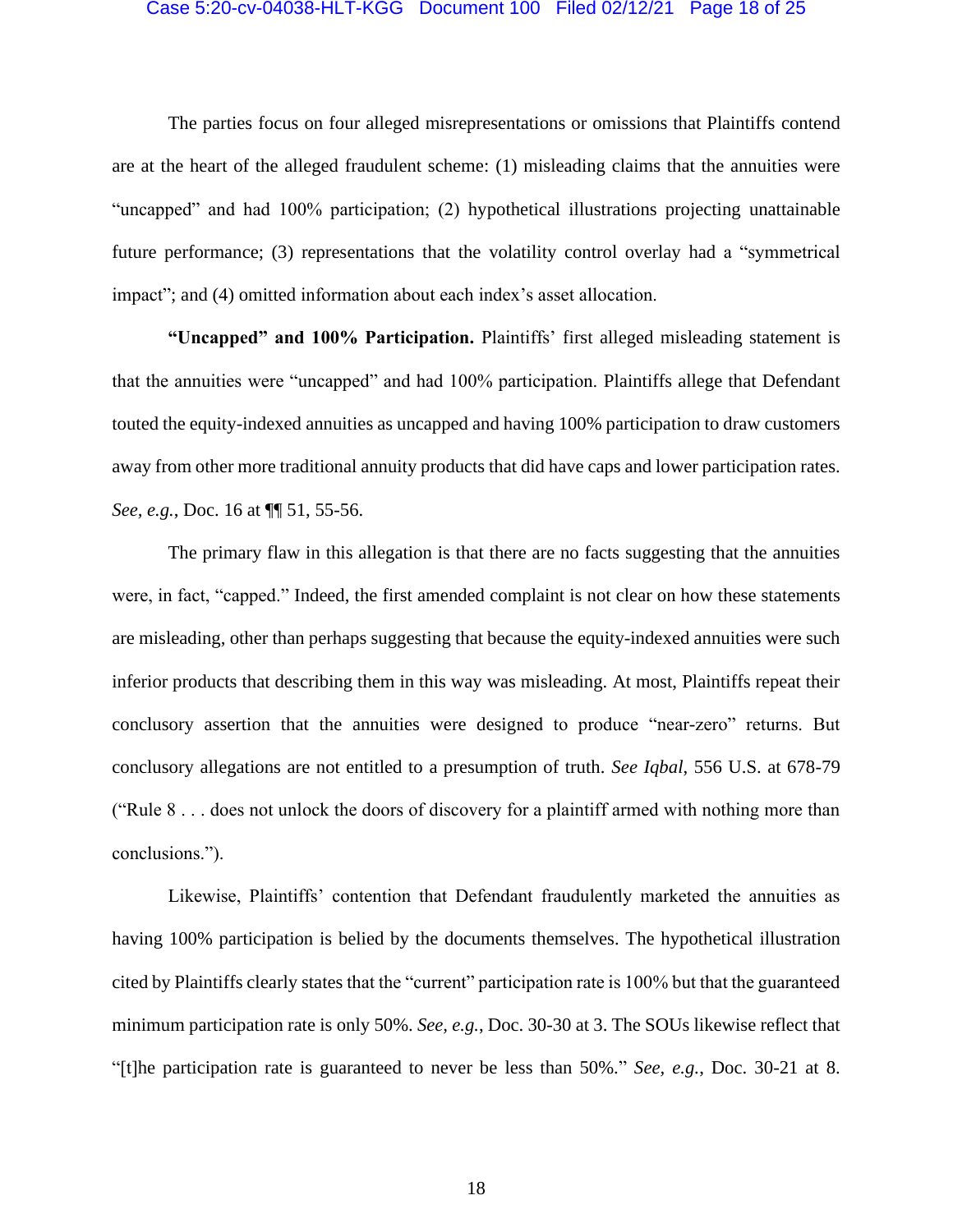### Case 5:20-cv-04038-HLT-KGG Document 100 Filed 02/12/21 Page 19 of 25

"[F]actual allegations that contradict such a properly considered document are not well-pleaded facts that the court must accept as true." *See GFF Corp.*, 130 F.3d at 1385. These allegations therefore do not support a fair inference of fraud.

**Hypothetical Illustrations.** Plaintiffs' second purported misrepresentation is the use of hypothetical illustrations projecting the performance of the indexes. Plaintiffs allege that Defendant looked back at a period of time before the indexes existed to see how they would have hypothetically performed, i.e., backcasting, and then used that information to project potential future performance. Plaintiffs allege these illustrations were misleading because the time periods selected were "cherry-picked" to represent periods of "non-representative gains" that Defendant knew would not be re-created in the future. *See, e.g.*, Doc. 16 at ¶¶ 4-5, 48, 53, 57, 62, 64. And all the indexes performed much worse in reality than the hypothetical illustrations suggested they would. *Id.* at  $\P$  67, 71-72. Plaintiffs also allege that "regulators and regulatory bodies" have "recognized the potentially misleading nature of back-casted proprietary indices used to illustrate or promote annuities." *Id.* at ¶ 79 (citing a statement by the Iowa Insurance Commissioner that backcasted projections can be misleading if used to project future performance); *see also id.* at ¶ 80 (noting statements by some insurance companies that "if used improperly" backcasted illustrations "could be misleading").

Defendant argues that Plaintiff has failed to identify anything about the hypothetical illustrations that was actually false.<sup>11</sup> Although Plaintiffs state in their response that the hypothetical illustrations "falsely depicted historical performance," nowhere do they explain

<sup>&</sup>lt;sup>11</sup> The first amended complaint includes a statement that Defendant "knew" that the backcasted illustrations were "impossible to achieve because standard economic models using recognized statistical methods (such as the monte carlo analysis) demonstrate that the expected returns for the assets underlying the Synthetic Indices are nearly zero once the spreads and costs of the [annuities] are taken into account." Doc. 16 at ¶ 73. The first amended complaint contains no other references or factual allegations regarding what "standard economic models" would show and if or how they are different than the models used by Defendant. Neither party address this statement in the briefing.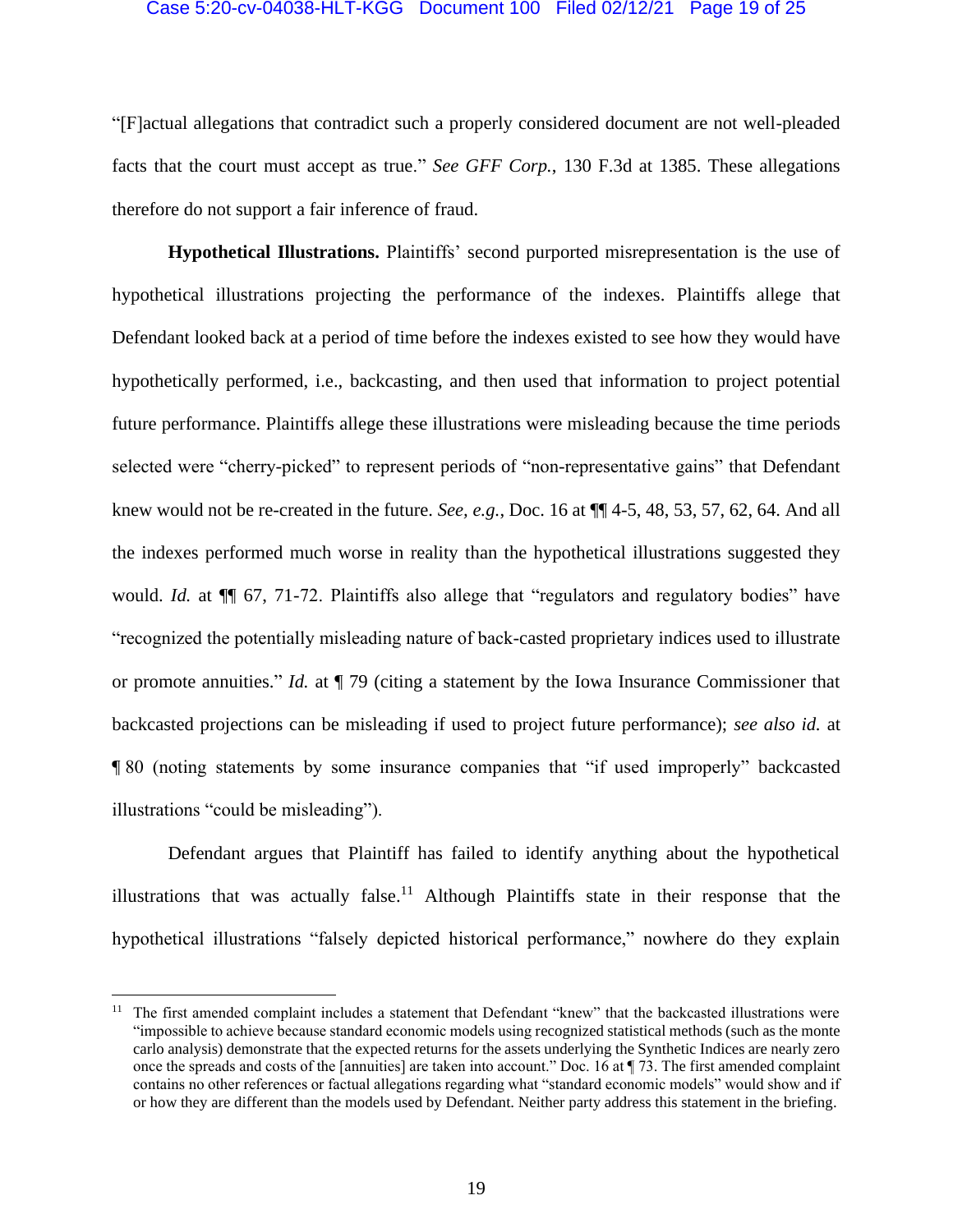### Case 5:20-cv-04038-HLT-KGG Document 100 Filed 02/12/21 Page 20 of 25

precisely what was false about them, other than that they did not materialize into actual returns. As the Court noted in *Ogles*, which had similar allegations about "fraudulent simulations" of the ALTV Index, this does not lead to an inference of fraud:

> But the fact that actual, real-world performance of the ALTVI has trended significantly downward compared to the simulated historical data does not lead to a fair inference of fraud. There are any number of reasons why past performance—real or simulated would not match future performance, the most obvious being a change in the economy.

*Ogles*, 401 F. Supp. 3d at 1225. Likewise, here, the simple fact that the projections did not actually come to fruition, *see* Doc. 16 at ¶¶ 67, 71-72, does not plausibly support an inference of fraud.

To the extent Plaintiffs allege that the hypothetical illustrations were misleading because they were based on "cherry-picked" time periods of "non-representative historical performance" that Defendant "knew" could not be repeated, *id.* at ¶¶ 48, 62, the Court finds no factual support in the first amended complaint that backs up these conclusory allegations. This claim is actually at odds with the underlying theme of Plaintiffs' case—that Defendant knew the indexes would generate "near-zero returns." *Id.* at ¶ 8. If the indexes were designed to produce near-zero returns, it is unclear why the ten or so years before their creation would show "non-representative historical performance," let alone how the years immediately preceding Plaintiffs' annuity purchases could constitute "cherry-picked" time periods. *See Iqbal*, 556 U.S. at 679 (determining whether a complaint states a plausible claim for relief "requires the reviewing court to draw on its judicial experience and common sense"). To the extent Plaintiffs challenge the use of backcast illustrations altogether, the only factual support in the first amended complaint are statements by the Iowa Insurance Commissioner and other insurance companies and finance experts that backcast projections are potentially misleading. But again, there are no allegations that the hypothetical illustrations given to Plaintiffs were actually fraudulent. *See Ogles*, 401 F. Supp. 3d at 1225 n.19.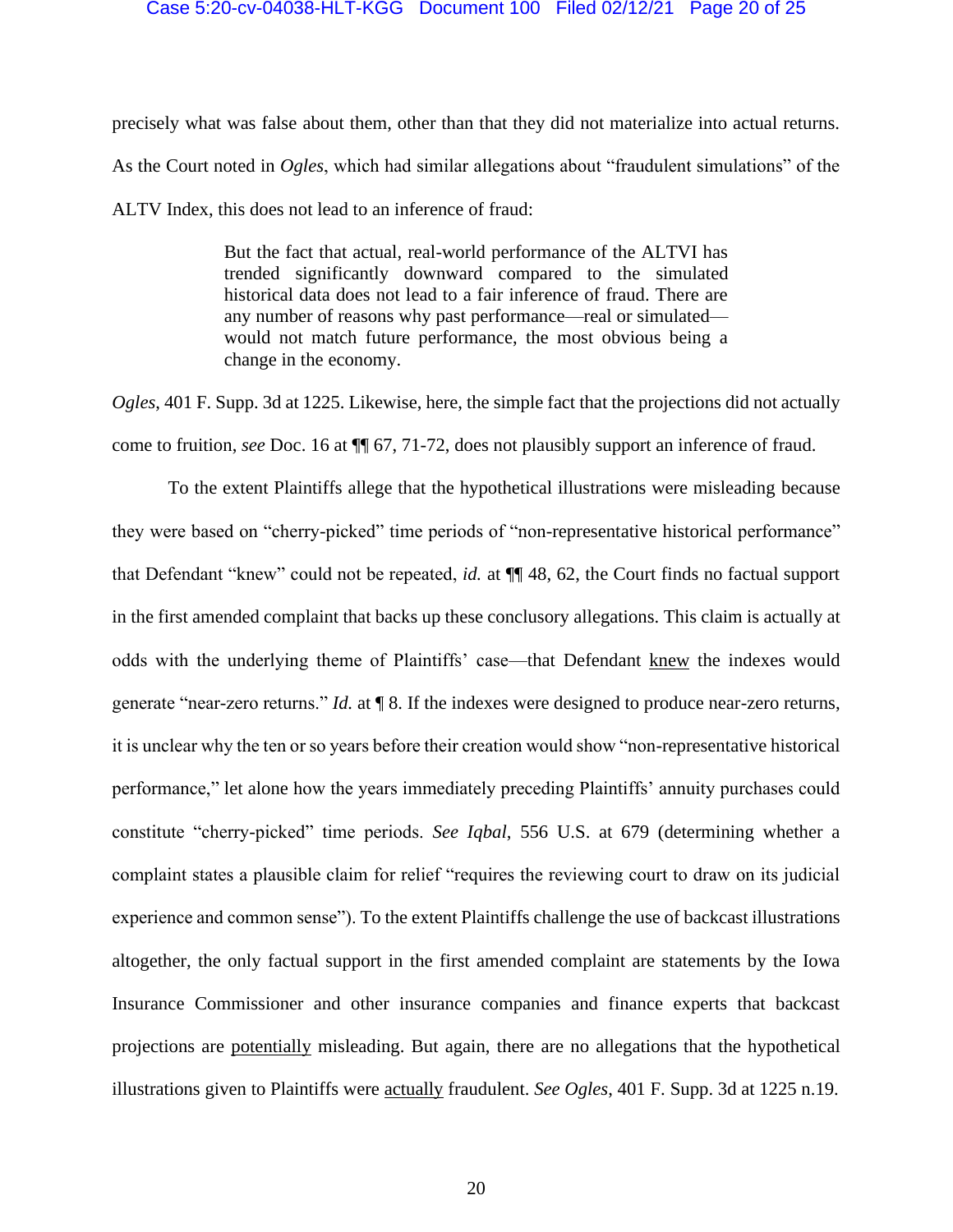#### Case 5:20-cv-04038-HLT-KGG Document 100 Filed 02/12/21 Page 21 of 25

Finally, and significantly, the Court has taken judicial notice of some examples of the hypothetical illustrations, including Plaintiff Webber's April 22, 2014 illustration—the only specific example cited in the first amended complaint. *See* Doc. 30-30; *see also* Doc. 16 at ¶ 66. The illustration is clearly labeled "hypothetical." Doc. 30-30 at 2. It also states, "The values in this illustration are not guarantees or even estimates of the amounts you can expect from your annuity." *Id.* at 4. And contrary to Plaintiffs' repeated assertions that the hypothetical illustrations are based on "cherry-picked" time periods, the illustration provides simulations for the ALTV Index for the most recent ten-year period, and then three additional ten-year periods representing the ten years with the median index increase, the least index increase, and the best index increase. *Id.* The illustration also provides a "Guaranteed Illustrated Values" chart representing 0% interest credits to Plaintiff Webber's ALTV Index account—exactly what he claims to have earned. *Id.* at 5; Doc. 16 at ¶ 218. This contradicts Plaintiffs' allegations that they were given only projections of nonattainable gains or that the illustrations were based on "cherry-picked" time periods. *See GFF Corp*, 130 F.3d at 1385 (noting that "factual allegations that contradict such a properly considered document are not well-pleaded facts that the court must accept as true"). The hypothetical illustrations therefore do not support a fair inference of fraud.

**Volatility Overlays.** Plaintiffs' third alleged misrepresentation is that Defendant, in the SOUs, "misleadingly suggests that the volatility control overlay has a symmetrical impact on performance . . . when it does not." Doc. 16 at ¶ 92. This is because the volatility overlay acts to mute gains in the index, while offering no "symmetrical" beneficial impact when the index falls in value because the annuities had a 0% floor on interest. *Id.* In other words, the volatility overlay could infinitely limit gains in value, but its impact on drops in value stops at 0%.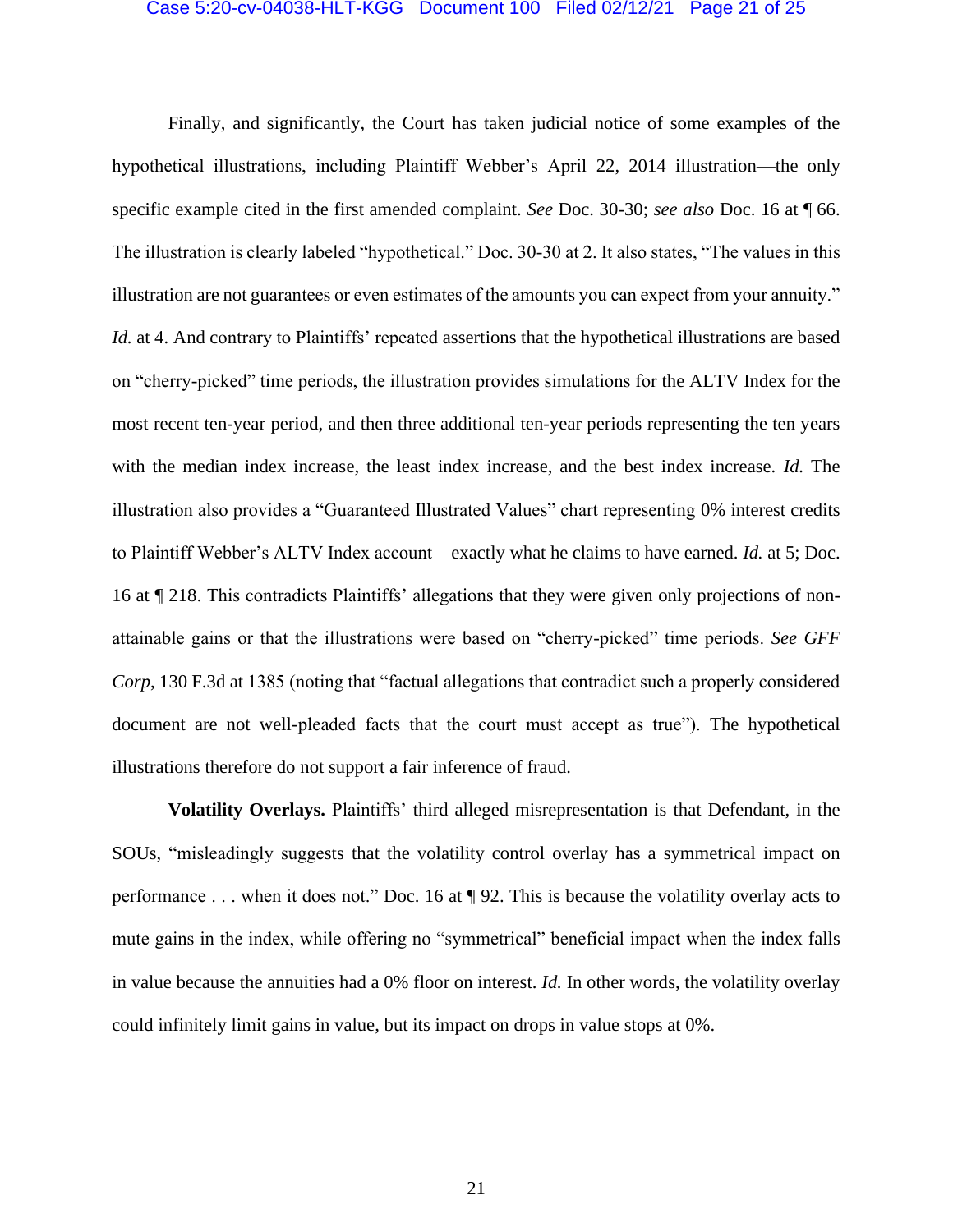#### Case 5:20-cv-04038-HLT-KGG Document 100 Filed 02/12/21 Page 22 of 25

The problem is that the SOUs do not actually say that the volatility overlays have a "symmetrical impact." Instead, they state "volatility control overlay reduces the impact of a fall in price, as well as increases in the price of the [index]." *See id.* at ¶ 92.<sup>12</sup> Although Plaintiffs interpret this to imply a "symmetrical impact," it does not say that. Nor have Plaintiffs pleaded facts to show that the volatility overlay did not operate as stated. Accordingly, this does not support a fair inference of fraud.

**Disclosure of Asset Allocation.** Plaintiffs' fourth allegation of fraud is that Defendant failed to disclose the composition of assets in the ALTV Index and BPHD Index. *See, e.g.*, Doc. 16 at ¶¶ 94-95, 101-102, 111. As to the MSDA Index, the first amended complaint initially states that its asset allocation was also not disclosed, but then acknowledges that it did disclose that it consisted of four asset classes (equities, bonds, short-term treasuries, and "alternatives"). However, Plaintiffs contend Defendant failed to disclose that only 15% of the assets in the MSDA Index were allocated to equities. *Id.* at ¶¶ 101-102. Similarly, where indexes allocated assets using a "rules-based strategy," Plaintiffs allege those rules were not disclosed. *Id.* at ¶¶ 95, 104.

Defendant argues that Plaintiffs have not sufficiently pleaded that they had a duty to disclose this information, and that the sales brochures do explain the anticipated allocation of assets for the index. Doc. 31 at 19, 24. On this latter point, the brochures for the ALTV Index, BPHD Index, and MSDA Index have been judicially noticed. All of them explain the components of each index. *See* Docs. 30-26 at 7-8; 30-27 at 3, 5; and 30-28 at 5.

<sup>&</sup>lt;sup>12</sup> For the BPHD Index, the first amended complaint states that the SOU failed to disclose that the index had a volatility overlay at all. Doc. 16 at  $\P$  112. But Plaintiff Clinton's SOU—the only Plaintiff who had an annuity linked to the BPHD Index—refers to the BPHD Index as either the HD Plus Index or BNPP Index. Do. 30-17 at 37. It goes on to state that the "volatility control applied by BNPP may reduce the potential positive change in the HD Plus Index and thus the amount of interest that will be credited by the SBL fixed index annuity that includes the HD Plus Index." *Id.*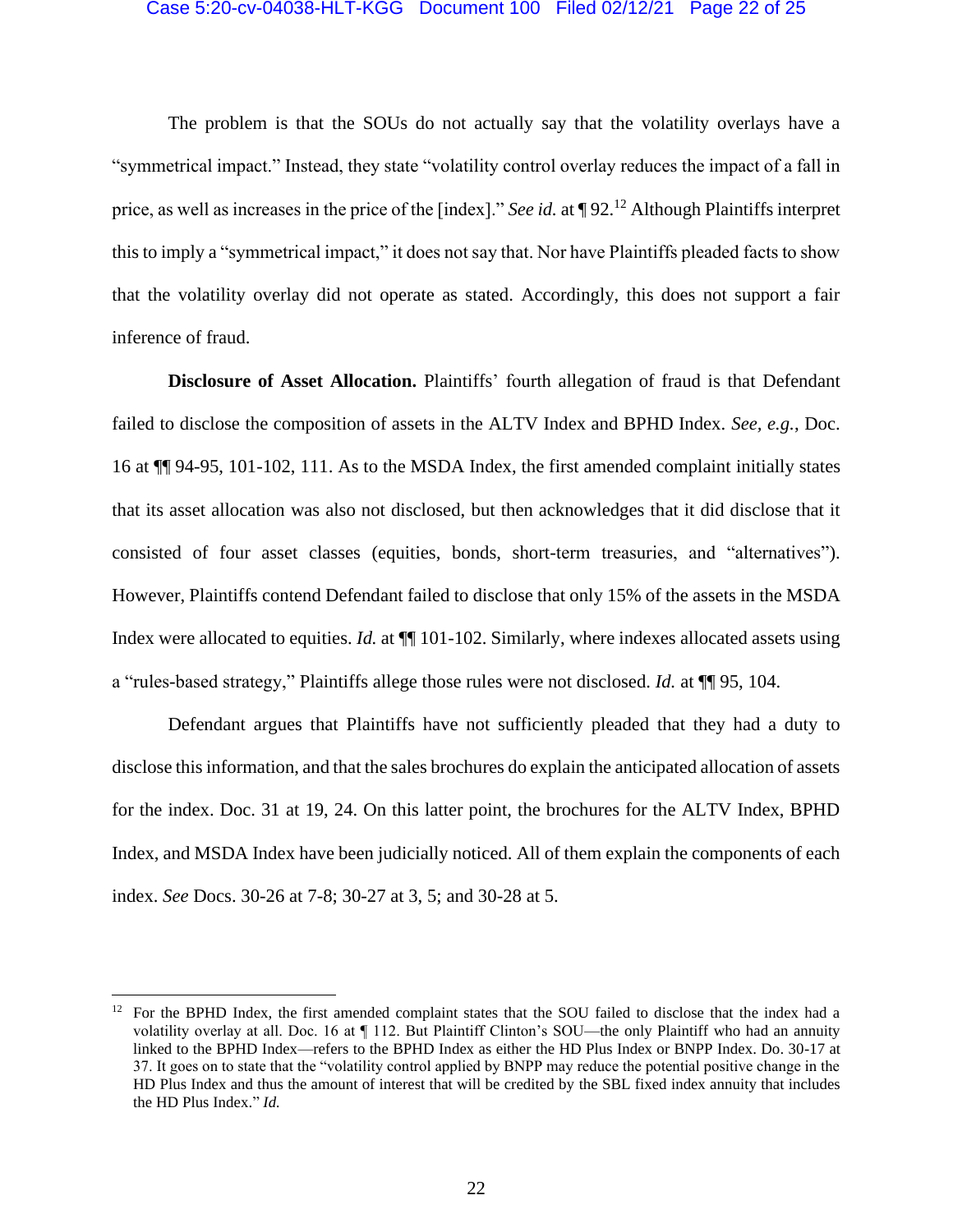# Case 5:20-cv-04038-HLT-KGG Document 100 Filed 02/12/21 Page 23 of 25

On the issue of whether Defendant had a duty to disclose additional information about the indexes, Plaintiffs contend Defendant had a duty to correct the mistaken and misleading impressions it created about the indexes. Doc. 48 at 13-14; Doc. 95 at 5. Plaintiffs rely on *Negrete v. Allianz Life Ins. Co.* In *Negrete*, the court rejected the defendant's argument that it had no duty to disclose certain information about premium pricing. This was because there were facts suggesting that the sales materials had affirmatively misrepresented certain features of the annuities at issue. The court held that "[s]uch affirmative misrepresentations would give rise to a duty to fully disclose all material facts necessary to make full and complete disclosure." *Negrete v. Allianz Life Ins. Co. of N.A.*, 2011 WL 4852314, at \*13 (C.D. Cal. 2011); *see also United States v. Gallant*, 537 F.3d 1202, 1228 (10th Cir. 2008) ("Although nondisclosure is not actionable as fraud absent a duty to speak, 'a misleading omission is actionable as fraud if it is intended to induce a false belief and resulting action to the advantage of the misleader and the disadvantage of the misled.'" (quoting *United States v. Cochran*, 109 F.3d 660, 665 (10th Cir.1997))). But here, the Court struggles to discern what misleading impressions or half-truths Plaintiffs contend were made by Defendant that required additional disclosures about asset allocations, or why the sales brochures with that information were insufficient. Nor can it discern how this supports an inference of fraud.

In sum, having carefully and repeatedly reviewed the first amended complaint, the judicially noticed documents, and the parties' arguments, the Court concludes that Plaintiffs have failed to allege sufficient facts that would support an inference of fraud sufficient to sustain Plaintiffs' RICO claim. At most, the allegations are "merely consistent with a defendant's liability" but "stop[] short of the line between possibility and plausibility of entitlement to relief." *Iqbal*, 556 U.S. at 678 (internal quotations and citations omitted). This compounds—and likely flows from—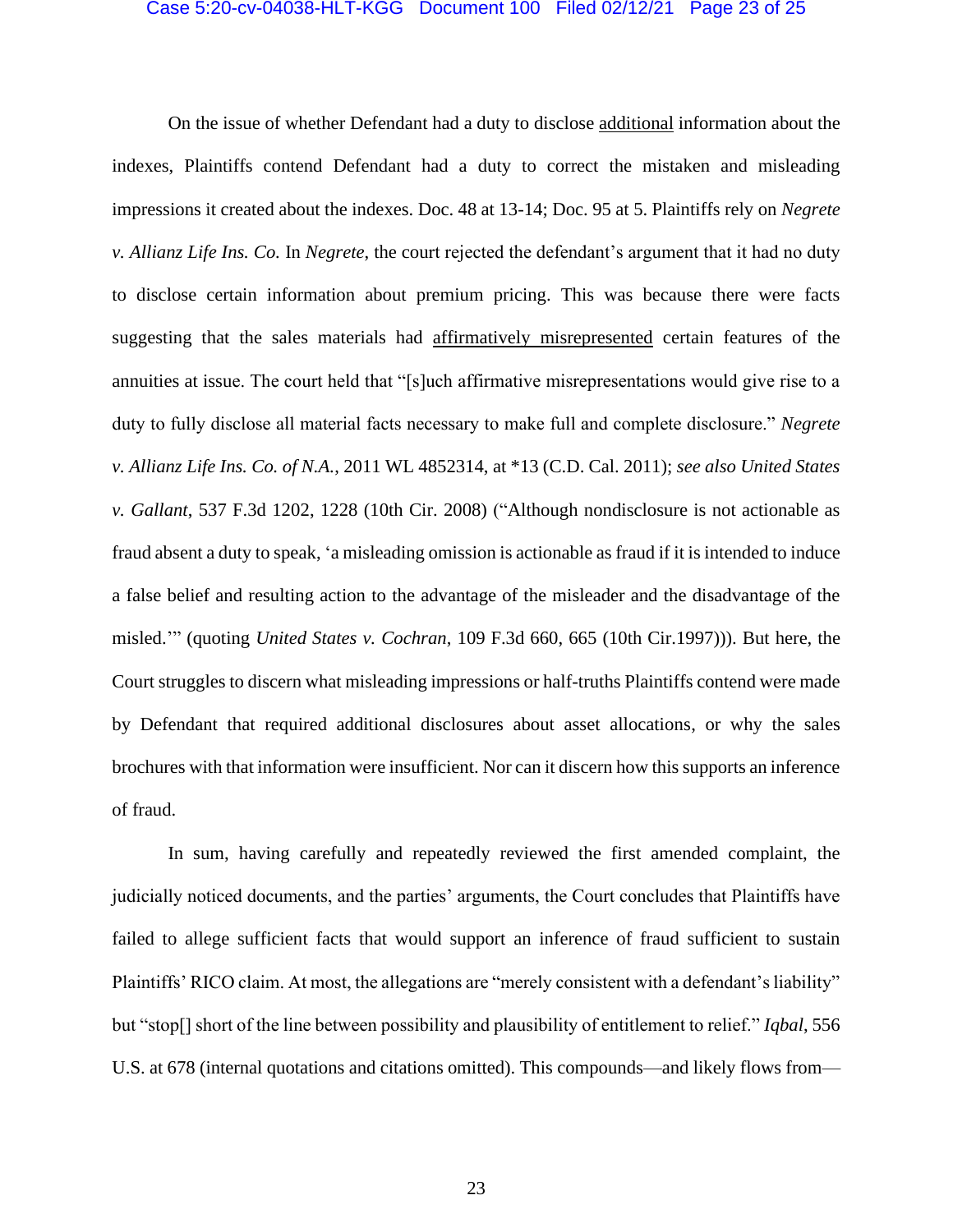### Case 5:20-cv-04038-HLT-KGG Document 100 Filed 02/12/21 Page 24 of 25

Plaintiffs' failure to plead the predicate acts of mail and wire fraud with particularity. *See George*, 833 F.3d at 1254. And without these predicate acts, there is no plausible RICO claim alleged.

Without a viable RICO claim under 18 U.S.C. § 1962(c), there is no viable RICO conspiracy claim under 18 U.S.C. § 1962(d). *See Tal*, 453 F.3d at 1270 ("If a plaintiff has no viable claim under § 1962(a), (b), or (c), then its subsection (d) conspiracy claim fails as a matter of law."). Accordingly, the Court grants Defendant's motion to dismiss as to Plaintiffs' RICO claims.

# **C. Plaintiffs' state-law claims fail for the same reasons because they are based on the same factual allegations.**

The parties both agree that Plaintiffs' state-law claims are based on the same factual allegations of fraud as their RICO claims. Doc. 31 at 25-26; Doc. 48 at 19. Because the Court finds that Plaintiffs' allegations fail for want of both particularity and plausibility, Plaintiffs' state-law claims therefore fail for the same reasons.<sup>13</sup>

# **IV. CONCLUSION**

THE COURT THEREFORE ORDERS that Defendant's Motion to Dismiss (Doc. 31) is

GRANTED. Plaintiffs' first amended complaint is DISMISSED WITHOUT PREJUDICE.<sup>14</sup>

THE COURT FURTHER ORDERS that Defendant's Request for Judicial Notice and/or Consideration of Certain Documents in Connection with its Motion to Dismiss (Doc. 30) and

<sup>&</sup>lt;sup>13</sup> The Court therefore does not reach the other arguments raised in Defendant's motion to dismiss.

 $14$  Plaintiffs suggest that leave to amend should be granted should the Court find any pleading deficiency in the first amended complaint. Doc. 48 at 30. The Court acknowledges that, at the time Plaintiffs' response was a filed, this matter was pending in the Southern District of Florida. But it has since been transferred, and District of Kansas Local Rule 15.1 sets forth specific requirements for requests to amend pleadings. *See* D. Kan. Rule 15.1(a); *see also Albers v. Bd. of Cnty. Comm'rs of Jefferson Cnty., Colo.*, 771 F.3d 697, 706 (10th Cir. 2014) ("[A] bare request to amend in response to a motion to dismiss is insufficient to place the court and opposing parties on notice of the plaintiff's request to amend and the particular grounds upon which such a request would be based."). Plaintiffs do not comply with this local rule. Plaintiffs also fail to explain what allegations could be added and, instead, apparently ask the Court to resolve the motion and then give them another chance. This is inconsistent with Rule 1. Accordingly, although the Court does not grant leave to amend on the current record, it does note that the dismissal here is without prejudice.